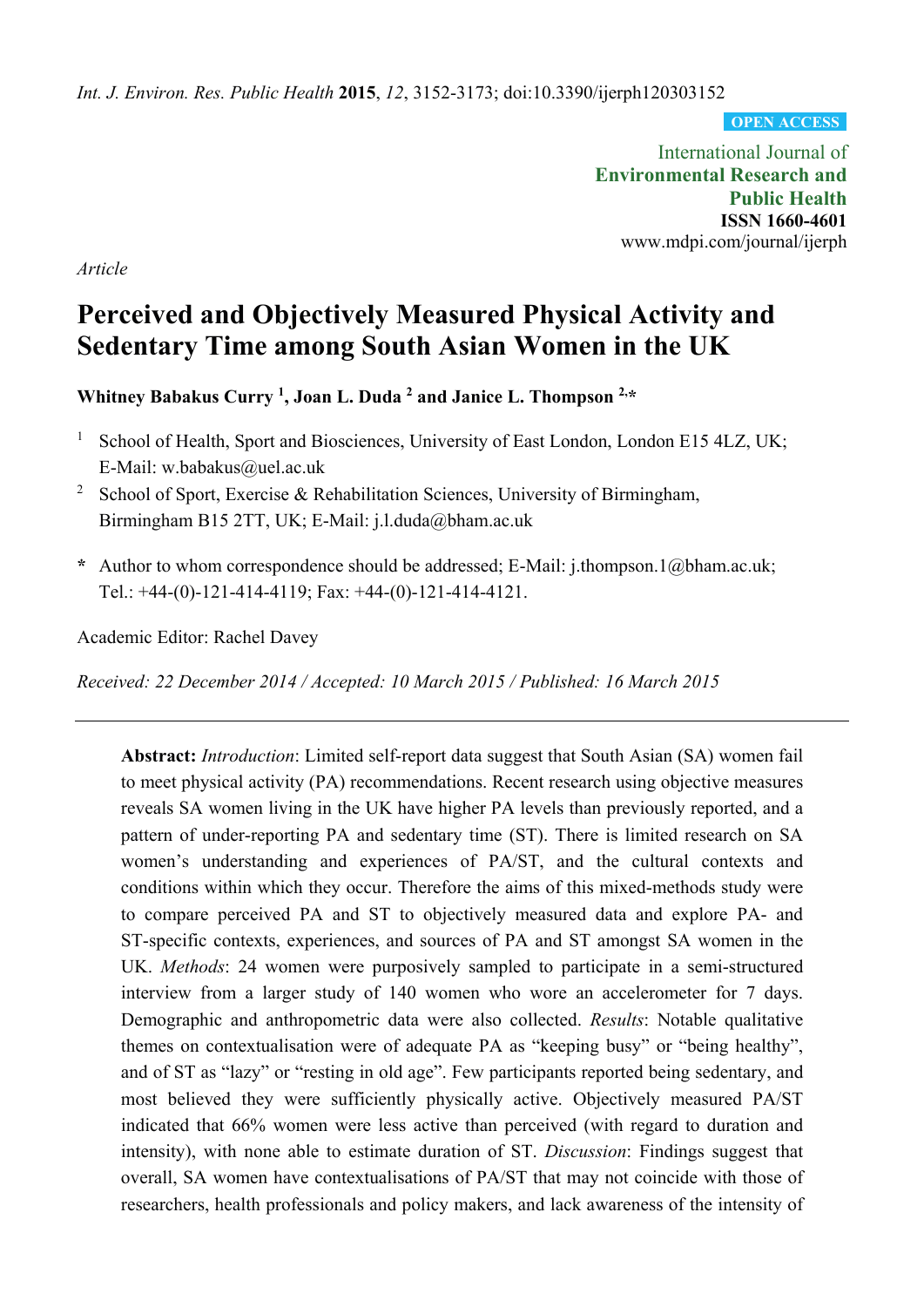PA in which they engage and the health risks of high levels of ST. These findings highlight the need for objective measures of PA and ST in this population combined with in-depth qualitative assessments to provide more accurate assessments of these behaviours. This information can subsequently be used to develop health promotion messages and interventions focusing on increasing duration and/or intensity levels of daily activities (e.g., walking, housework) and reducing ST in this population.

**Keywords:** physical activity; sedentary time; ethnicity; culture

## **1. Introduction**

Physical activity (PA), defined as bodily movement that expends energy using the skeletal muscles [1], and sedentary time (ST), defined as sitting and laying behaviours requiring  $\leq$ 1.5 METS [2], are significant independent risk factors for the development of chronic diseases including heart disease, type 2 diabetes and some cancers [1]. The current recommendation for PA accumulation for health benefits is 150 min per week in bouts of 10 or more minutes at a time [1]. Limited research employing self-reported measures of PA (e.g., International Physical Activity Questionnaire, Minnesota Leisure Time Physical Activity Questionnaire) indicates that the majority of South Asian (SA) women in the UK do not engage in the recommended level of PA for health benefits and that they may spend a majority of their day engaged in sedentary activities [3].

A recent systematic review highlighted that 26 quantitative studies (24 using self-report methods, known for inherent recall bias and vulnerable to misinterpretation) and only 12 qualitative studies have been published to date investigating PA among SA women, with none investigating ST [3]. This review broadly indicated that SA women do not engage in the recommended amount of PA, with key themes affecting SA women's participation in PA including both barriers (e.g., cultural and family responsibilities; caretaking responsibilities) and facilitators (e.g., to improve poor health; Muslim faith). None of these studies focused on SA women's perceived levels, understanding and experiences of PA and ST, and none compared perceived levels of PA and ST with objective measures. Moreover, qualitative studies have reported seemingly contradictory evidence on SA women's activity in which some support the notion that SA women do not engage in sufficient PA, with others reporting that they do [4–8]. The limited number of studies and their inherent lack of detail about recruitment, methods, and analyses make it difficult to draw meaningful conclusions about levels of PA and ST in this population.

Due to the limited evidence currently available about the levels, experiences and perceptions of PA and ST among SA women, the aim of this mixed-methods study was to use semi-structured interviews and accelerometry to: (1) compare perceived PA and ST to objectively measured data; and (2) explore PA- and ST-specific contexts, experiences, and preferred sources of PA and ST amongst SA women in the UK.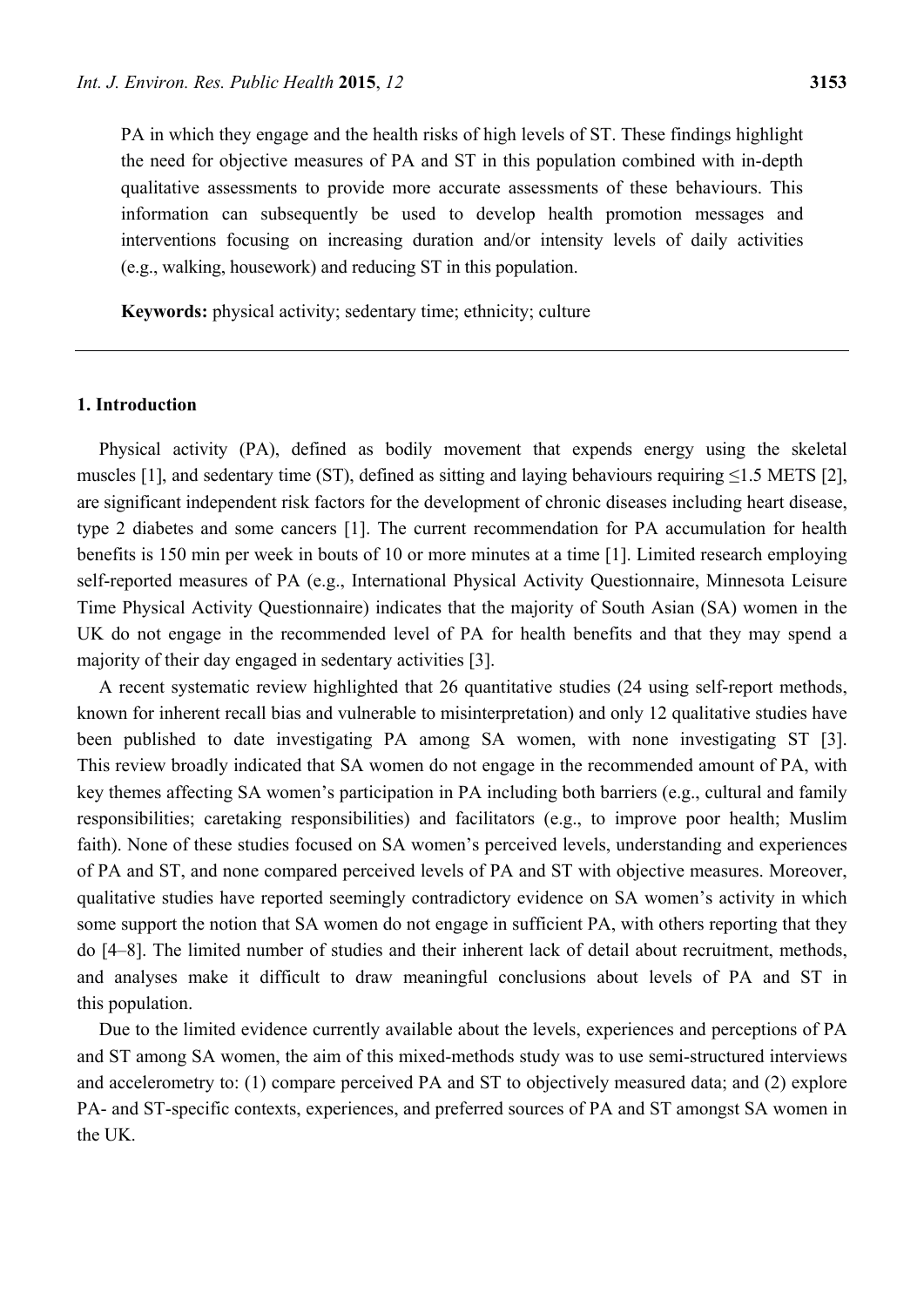#### **2. Methods**

## *2.1. Theoretical Framework*

The overarching framework guiding this research was an ecological model of PA and ST that recognises the determinants of PA and ST behaviours being a result of interactions between personal experiences, as well as the social and environmental contexts in which people live [9,10]. This model, in addition to a literature review and aims of the research, helped to inform the development of the semi-structured interview guide. A hermeneutical phenomenology approach was used to guide the qualitative phase of this study [11,12]. The shared experience of being a SA woman in the UK was the phenomenon explored, which involved an examination of participants' subjective and objective lived experiences related to PA and ST. This approach was used as phenomenological questions ask for meaning and significance and are not designed to "solve" the phenomenon (e.g., change participants' behaviours); instead, they allow for the examination and interpretation of both commonalities and differences amongst those sharing the experience [12].

## *2.2. Participants and Recruitment*

Participants in the current study were recruited from a larger study conducted in Cardiff, Wales, examining PA and ST among 140 SA women (Bangladeshi and Pakistani women) in the UK. from January 2012 to March 2013 [13]. Twenty-four women were purposively sampled based on body mass index (BMI) category (normal, overweight, and obese), self-reported English language ability (fluent/not fluent), and objectively measured PA (low, medium and high) and ST (low and high) levels. BMI and literacy (as an indicator of ability to understand and comprehend interview questions and concepts) were chosen as criteria for sampling based on previous research indicating that these may be important determinants of PA/ST [3,4]. PA and ST criteria were chosen to ensure women from a wide range of activity levels were included in the study. The sample size was guided by Polkinghorne [14], who recommends interviewing five to 25 individuals who have all experienced the defined phenomenon. The sampling strategy was designed to recruit a similar percentage of normal weight (9%), overweight (19%), and obese (81%) women as in the larger study. Demographic and anthropometric data were also collected, including height (to the nearest cm), weight (to the nearest 0.1 kg), waist circumference (to the nearest cm), body fat percentage estimate based on equations validated for SA women (to the nearest 0.1%; BodyStat Quadscan 4000 unit, BodyStat Ltd, Douglas, Isle of Man, British Isles), and postcode to determine Index of Multiple Deprivation (IMD) ranking [15] (the key indicator of socio-economic deprivation in the UK).

## *2.3. Accelerometry*

Actigraph GT1M and GT3X accelerometers (Actigraph, LLC, Pensacola, FL, USA) were used to objectively measure PA and ST. Accelerometers are small, non-invasive devices that measure frequency, duration and intensity of bodily movement [16]. A recent validation study reports no significant differences between measurements between these two models of accelerometers, therefore it was deemed unnecessary to conduct further calibration or validation [16]. In order to produce data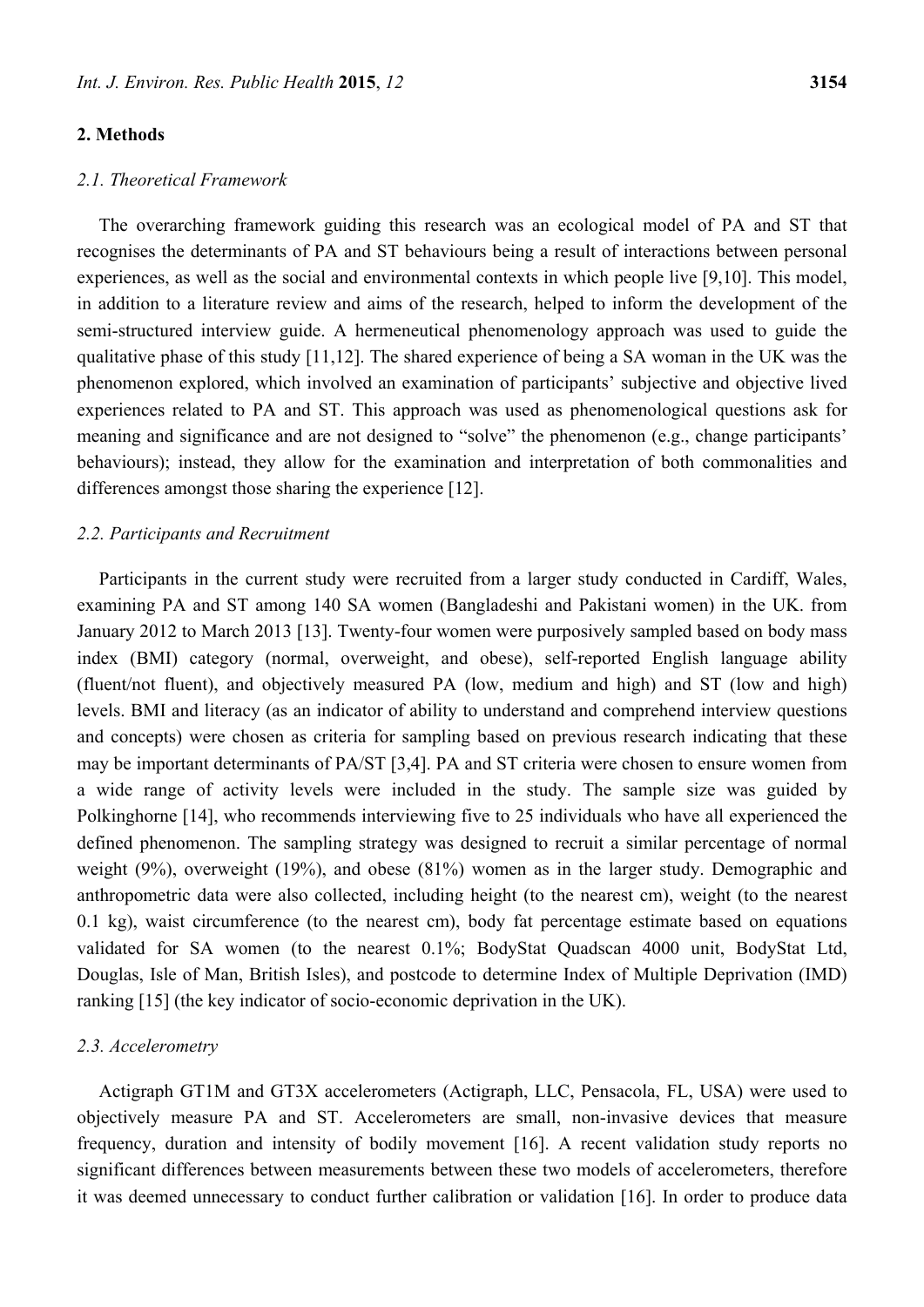useful for comparisons with other studies and populations, only uniaxial data were included for analyses [16].

Semi-structured interviews were used to collect data on contextualisation, barriers, facilitators, and experiences of SA women's PA and ST. The interview guide consisted of 15 questions, with additional probing questions. Questions on the contextualisation of PA and ST included: "What do you think it means to be physically active?" and "What do you think it means to be sedentary?" Women were asked if there were other terms they or others might use instead of "physically active" or "sedentary". Other questions included those on anything happening at home, in the neighbourhood or community that make it easier or harder to be physically active, what a typical weekday and weekend day is like, and how they and their family/peers view PA/ST. They were asked to recount their daily weekday and weekend schedules. Additionally, questions on PA and ST participation were included, such as: "are you physically active and if so, what activities do you do and how often?" and "are you sedentary and if so, what do you do during those times and for how long?" The interview guide was in English but was orally translated as needed by trained community worker interpreters into Sylheti, Bangla, Urdu, or Punjabi. To verify accuracy of translation, interpreters back translated five interviews from recordings.

Self-reported PA and ST levels were also assessed in the larger study with a sub-sample of 50 women using the short version of the International Physical Activity Questionnaire (IPAQ-SF; [17]) [13]. A total of 6 (25%) of the 24 women interviewed for the present study also completed the IPAQ-SF. The IPAQ-SF is a questionnaire that assesses PA/ST over the previous seven days. Those who reported being fluent in English completed the IPAQ-SF on their own in English. Those with limited or no English fluency completed the questionnaire verbally with the help of a trained translator and in the presence of a researcher.

## *2.4. Interviews*

Details on accelerometer data collection and processing from the larger accelerometer study are reported elsewhere [13]. Briefly, women were asked to wear an accelerometer around the waist for 7 consecutive days and to remove it while engaging in water-based activities and sleeping. Due to low levels of swimming among Pakistani and Bangladeshi women in the UK, it is not expected that removal of the device should underestimate this activity [18]. Devices were set at 60-s epochs. Interviews were conducted in participants' homes or community centres based on their personal preference. Respondents were asked whether they were comfortable participating in the interview in English or another language (e.g., Sylheti, Bangla, Urdu, Punjabi). Upon request, an interpreter was available for translation during the interviews. Some women expressed worry that while they were fluent speaking English, they might not understand all the questions. In these cases, an interpreter was present and assisted when a participant needed clarification at any time. Participants gave verbal and written informed consent. Interviews were conducted by a 30-year-old female doctoral researcher of mixed racial background, and whom has extensive knowledge of Islamic religion and culture (WBC). This researcher has experiences of residing and conducted research in multi-ethnic communities in the USA, UK, and Turkey. All interviews were audio recorded with permission from the participants.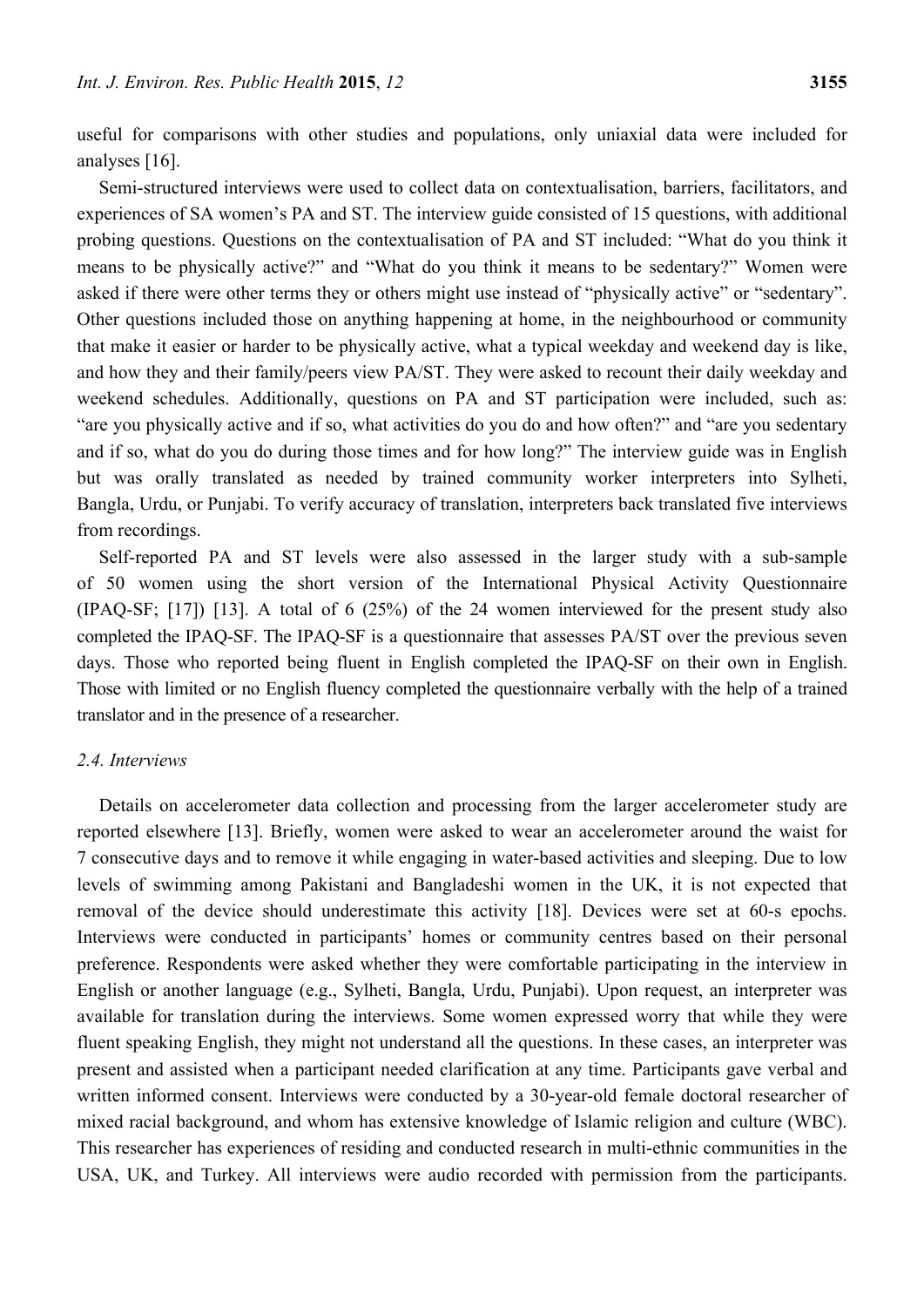Ethical approval for this study was obtained from the University Ethical Review Committee of the University of Birmingham (reference # ERN 12-1316).

#### *2.5. Data Analysis*

Accelerometer data were downloaded using Actilife 6 software (Actigraph, LLC) and data reduction conducted using Kinesoft software (KineSoft, Loughborough, UK). In order to capture routine activity and variations in activity, three valid days (including at least one weekend day) were included for analysis. A valid day was defined as a minimum of 600 min of registered wear time. Non-wear time was defined as over 60 min of zero counts [13]. Cut points to determine how many minutes were spent at PA intensity levels were: <99 counts/minute (sedentary), 100–1951 counts/minute (light), 1952–5724 counts/minute (moderate), 5725 counts/minute (vigorous), and 9499–∞ (very vigorous) [13]. The IPAQ-SF requires PA to be converted into MET (metabolic equivalent) minutes, therefore for comparison accelerometer data were also converted into MET minutes. One MET is equal to the amount of oxygen consumed at rest, or 3.5 mL of oxygen per kg of body weight per minute [19]. For accelerometer data, moderate intensity PA was derived as minutes of moderate  $PA \times 4$ , vigorous intensity PA as minutes of vigorous intensity PA  $\times$  8, and MVPA as [(minutes of moderate PA  $\times$  4) + (minutes of vigorous PA  $\times$  8)]. The IPAQ-SF does not estimate light intensity PA. ST for both IPAQ-SF and accelerometer methods are calculated as mean minutes per day [13].

All audio recordings of interviews were transcribed verbatim for analysis by a researcher (WBC) and then checked for accuracy by a research assistant. Deductive content analysis [20] was used to analyse the interviews. Analyses began with repeated readings of the transcripts. Units of analysis were identified as themes that emerged from the literature. During the organisation phase of analysis, these themes were used to develop a categorization matrix into which the data were coded by WBC. Coding was iteratively refined by WBC and JLT using an unconstrained matrix to allow for the creation of additional categories. JLT independently coded  $25\%$  ( $n = 6$ ) to check for agreement in coding. A final coding matrix was then developed and all data reviewed again and coded based on the final agreed categories and subcategories. Perceived PA and ST levels were estimated based on frequency, duration, intensity and mode of various activities reported during the semi-structured interviews.

#### **3. Results and Discussion**

## *3.1. Sample Characteristics*

Demographic, anthropometric and objectively measured PA and ST data for each of the 24 interview participants examined in the current study are reported in Table 1. The mean age of this sample was  $52.8 \pm 10.1$  years, mean BMI was  $28.4 \pm 6.1$  kg/m<sup>2</sup>, mean body fat percentage was  $49.3 \pm 17.7\%$ , and mean waist circumference was  $98.8 \pm 13.0$  cm. This sample engaged in an average of 553.2  $\pm$  59.4 min of ST per day and 34.6  $\pm$  21.5 of MVPA per day. When compared to the larger study sample of 140 women, those participating in interviews were, on average, 6 years older but similar in BMI, body fat percentage, waist circumference, and level of deprivation [13].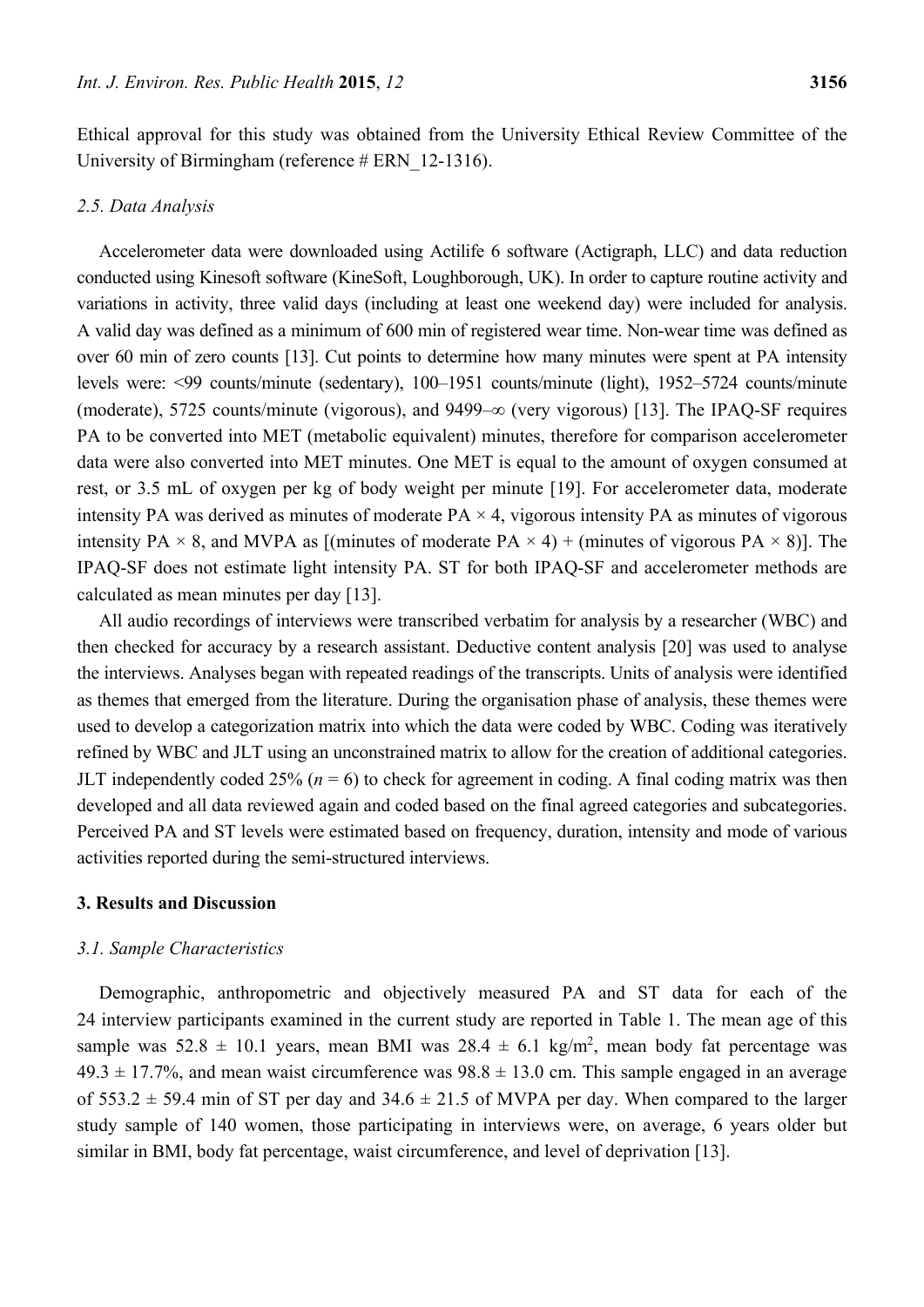| <sup>1</sup> Ethnicity, Age | BMI        | <b>Body</b> | Waist                      | <b>IMD</b>             | <b>Self-Reported</b>    | Mean              | <b>Mean Light</b>             |                          |
|-----------------------------|------------|-------------|----------------------------|------------------------|-------------------------|-------------------|-------------------------------|--------------------------|
|                             | Category * | Fat %       | Circumference <sup>+</sup> | Quintile <sup>++</sup> | <b>Language Ability</b> | <b>MVPA/Day</b> # | Intensity PA/Day <sup>#</sup> | Mean ST/Day <sup>#</sup> |
| (A) Pakistani, 56           | Obese      | 61.06       | Unhealthy                  |                        | Fluent                  | 20.07             | 21.16                         | 567.11                   |
| (B) Pakistani, 38           | Obese      | 49.64       | Unhealthy                  | $\mathfrak{2}$         | Fluent                  | 12.45             | 24.68                         | 678.9                    |
| (C) Bangladeshi, 52         | Obese      | 53.45       | Unhealthy                  | $\mathfrak{2}$         | Fluent                  | 64.43             | 25.84                         | 487.36                   |
| (D) Pakistani, 54           | Obese      | 51.31       | Unhealthy                  | $\mathbf{2}$           | Fluent                  | 16.86             | 26.81                         | 603.27                   |
| (E) Bangladeshi, 55         | Obese      | 51.63       | Unhealthy                  | $\mathbf{2}$           | Fluent                  | 14.32             | 27.33                         | 605.36                   |
| (F) Pakistani, 55           | Obese      | 56.70       | Unhealthy                  |                        | Non-fluent in English   | 11.50             | 28.82                         | 565.6                    |
| (G) Bangladeshi, 63         | Overweight | 49.48       | Unhealthy                  | $\mathbf{2}$           | Fluent                  | 46.42             | 30.56                         | 437.43                   |
| (H) Pakistani, 56           | Obese      | 58.08       | Unhealthy                  | $\overline{c}$         | Fluent                  | 30.90             | 33.19                         | 467.39                   |
| (I) Pakistani, 66           | Obese      | 53.00       | Unhealthy                  | $\boldsymbol{2}$       | Fluent                  | 32.96             | 30.24                         | 531.52                   |
| (J) Bangladeshi, 67         | Obese      | 61.50       | Unhealthy                  | $\overline{2}$         | Fluent                  | 7.87              | 31.06                         | 468.00                   |
| (K) Pakistani, 58           | Overweight | 49.51       | Unhealthy                  | $\overline{c}$         | Fluent                  | 6.80              | 58.11                         | 475.21                   |
| (L) Pakistani, 60           | Obese      | 56.93       | Unhealthy                  | $\sqrt{2}$             | Fluent                  | 37.00             | 20.12                         | 483.2                    |
| (M) Pakistani, 58           | Obese      | 55.76       | Unhealthy                  |                        | Fluent                  | 32.54             | 19.31                         | 499.51                   |
| (N) Bangladeshi, 46         | Obese      | 56.66       | Unhealthy                  |                        | Fluent                  | 6.32              | 5.31                          | 643.26                   |
| (O) Bangladeshi, 38         | Obese      | 54.54       | Unhealthy                  | $\mathbf{2}$           | Fluent                  | 6.50              | 24.17                         | 616.08                   |
| (P) Pakistani, 52           | Obese      | 55.23       | Unhealthy                  |                        | Fluent                  | 26.45             | 22.88                         | 557.34                   |
| (Q) Bangladeshi, 62         | Obese      | 57.29       | Unhealthy                  |                        | Fluent                  | 17.11             | 25.17                         | 492.34                   |
| (R) Pakistani, 61           | Overweight | 48.61       | Unhealthy                  | $\overline{c}$         | Fluent                  | 25.32             | 12.25                         | 567.83                   |
| (S) Bangladeshi, 36         | Obese      | 57.06       | Unhealthy                  |                        | Fluent                  | 9.93              | 9.23                          | 642.27                   |
| (T) Bangladeshi, 61         | Obese      | 54.67       | Unhealthy                  |                        | Fluent                  | 22.43             | 21.38                         | 563.12                   |
| (U) Pakistani, 60           | Obese      | 53.26       | Unhealthy                  |                        | Fluent                  | 19.67             | 20.11                         | 598.93                   |
| (V) Pakistani, 39           | Obese      | 57.10       | Unhealthy                  | $\mathfrak{2}$         | Non-fluent in English   | 20.67             | 17.56                         | 533.8                    |
| (W)Bangladeshi, 38          | Normal     | 40.56       | Healthy                    | $\overline{2}$         | Non-fluent in English   | 8.33              | 16.87                         | 622.64                   |
| (X) Bangladeshi, 36         | Normal     | 41.23       | Healthy                    | $\overline{2}$         | Non-fluent in English   | 10.58             | 24.29                         | 602.39                   |

**Table 1.** Sample characteristics of the 24 South Asian women participating in semi-structured interviews.

**<sup>1</sup>** Participant identification code, **\*** BMI categories as defined by the WHO [18]; **<sup>+</sup>** Healthy waist circumference ≤80 cm, unhealthy ≥81 cm; **++** Based on IMD ranks for Wales,  $1 =$  Most deprived,  $2 =$  nearly most deprived [15];  $#$  reported in minutes.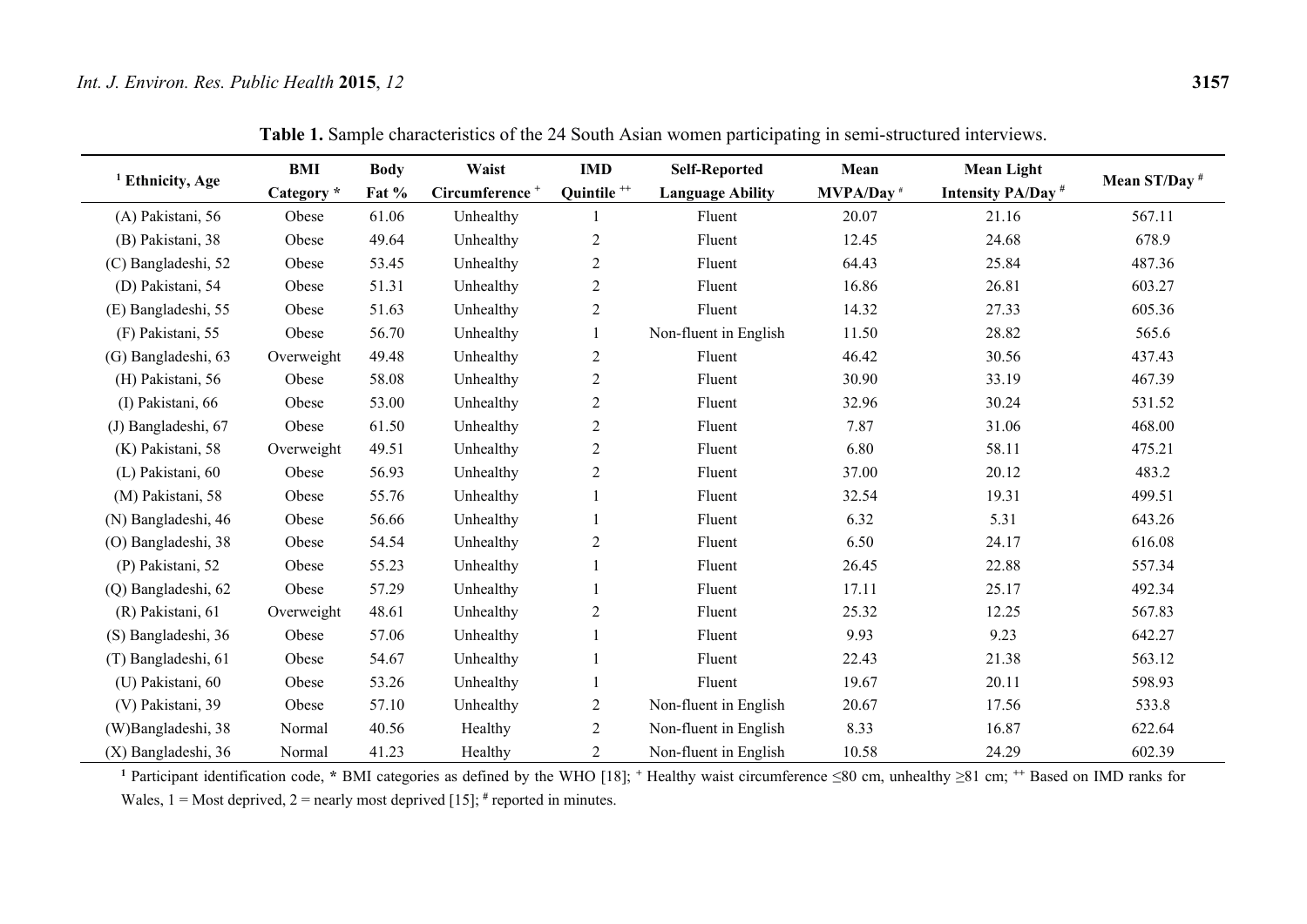Five (20.8%) interview participants reported themselves as not fluent in English, and only two (8%) were found to have a BMI value that could be categorised as "normal" based on the World Health Organisation (WHO) cut points for SAs [21]. All women in this study were in the highest two IMD quintiles based on the Welsh IMD rankings, indicating relatively high levels of deprivation [15].

#### *3.2. Perceived vs. Objectively Measured PA and ST*

#### 3.2.1. Physical Activity

Since MVPA is a benchmark for activity for health benefits, a comparison was made between reported PA with objectively measured MVPA. Figure 1 shows the mean daily objective MVPA data for the total sample  $(n = 24)$ . The data indicate that during the time periods from 7:00 to 9:00, 13:00 to 14:00, and 18:00 to 19.00, women are the most active. The hour from 18:00 to 19:00 was the most active hour during the day for this sample. As reported in Table 1, on average this sample achieved WHO recommendations of 150 min or more of moderate PA per week  $(34.6 \pm 21.5 \text{ min per})$ day). Upon examination, only five (20.8%) participants achieved an average of 30 min or more MVPA per day (range 30.90–64.43 min per day), with 3 achieving 30 min per day in 10-min bouts. Thirteen (54.2%) failed to engage in 20 min or more of MVPA per day. As one of the aims of this study was to compare perceived PA to objectively measured PA across the intensity range, time spent in light PA was also explored. When objectively measured light intensity PA is examined, there is some indication that women are regularly engaging in light intensity PA throughout the day. Light intensity PA was accumulated at an average of nearly 10–15 min of every hour from 9:00 to 21:00 (Figure 1). This light intensity PA may reflect women's engagement in household activities throughout their day (described in more detail Section 3.5 of the results).



**Figure 1.** Mean daily ST, light intensity PA and MVPA for 24 South Asian women participating in qualitative interviews.

Walking was commonly cited as a form of PA in this sample, although only three participants (C, D, and O) reported duration of walking and their results are presented here. Individual results of objectively measured MVPA for interviewees who reported duration of walking can be seen in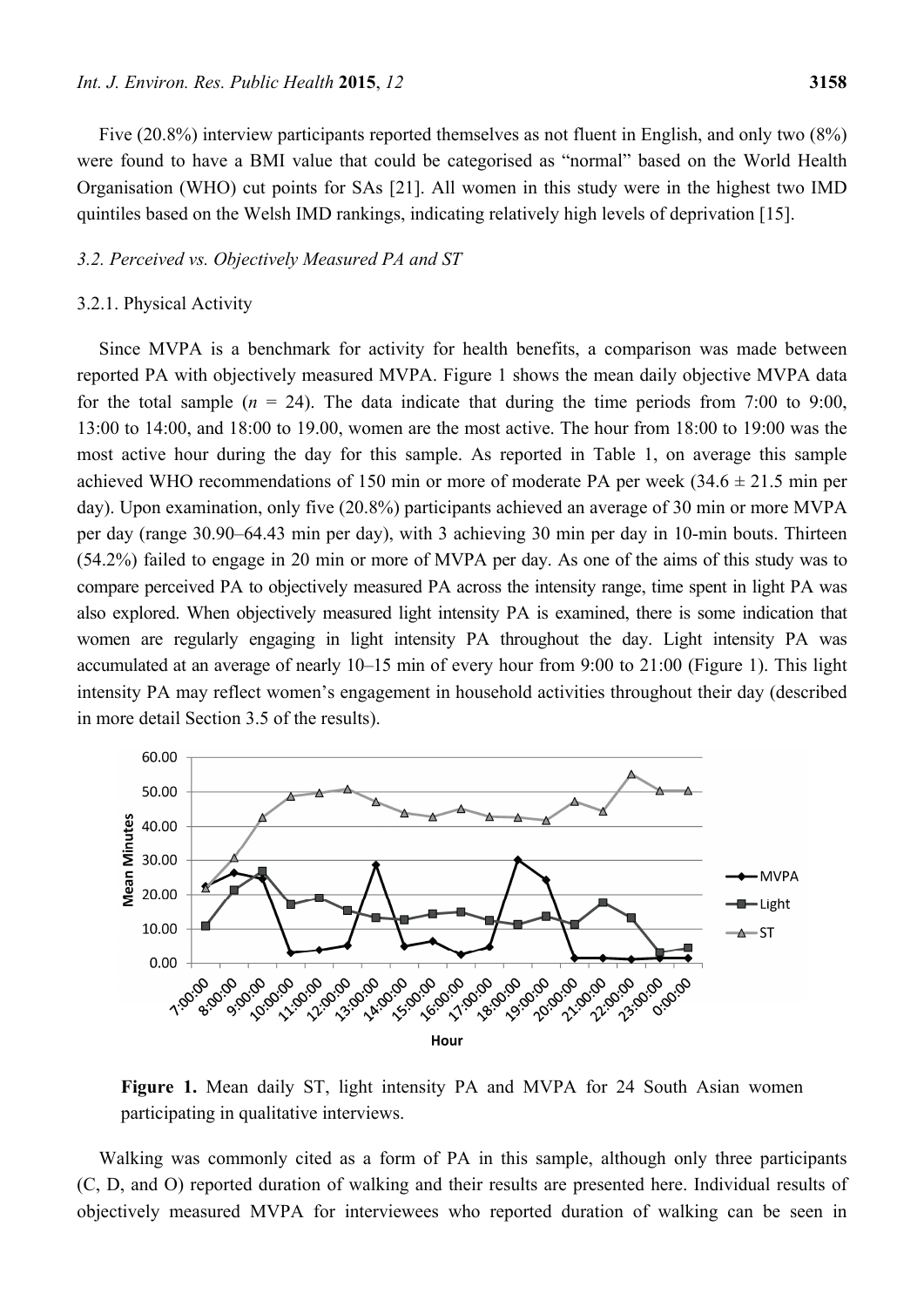Figure 2a. Participant C reported walking for an hour per day. As can be seen from her objective data, she achieved 50 min of MVPA in the hour from 19:00 to 20:00. For the rest of the day she accrued minimal MVPA and had only one hour in which she accumulated MVPA in at least 10-min bouts. Participant C's perceived levels of PA were nearly the same as her objectively measured PA. Participant O reported taking 45-min walks on most days, but her objectively measured MVPA did not accrue above three min at any point in her day. Her perceived levels of PA and her objectively measured levels were drastically different. Participant D reported engaging in 15–20 min of walking in the morning. Objectively measured MVPA for this participant indicates that her perceived level of PA does match with her objectively measured MVPA. She engaged in nearly 16 mean minutes of MVPA in the hour from 9:00 to 10:00. Additionally, she accumulated just over 16 mean minutes of MVPA during the hour from 13:00 to 14:00. She also accumulated a mean 10-min bout of MVPA from 3 to 4 pm.



**Figure 2.** (**a**) Mean daily MVPA for walkers; (**b**) Mean daily light intensity PA for walkers.

Figure 2b shows the results of objectively measured light intensity PA for participants C, D and O. Although Participant O did not accumulate 45 min of MVPA per day as she perceived, she did accumulate nearly 60 min of light PA during the hours of 8:00–9:00 and 12:00–13:00, and 50 min of light PA during the hours of 23:00–00:00. While MVPA is the benchmark for health benefits from PA,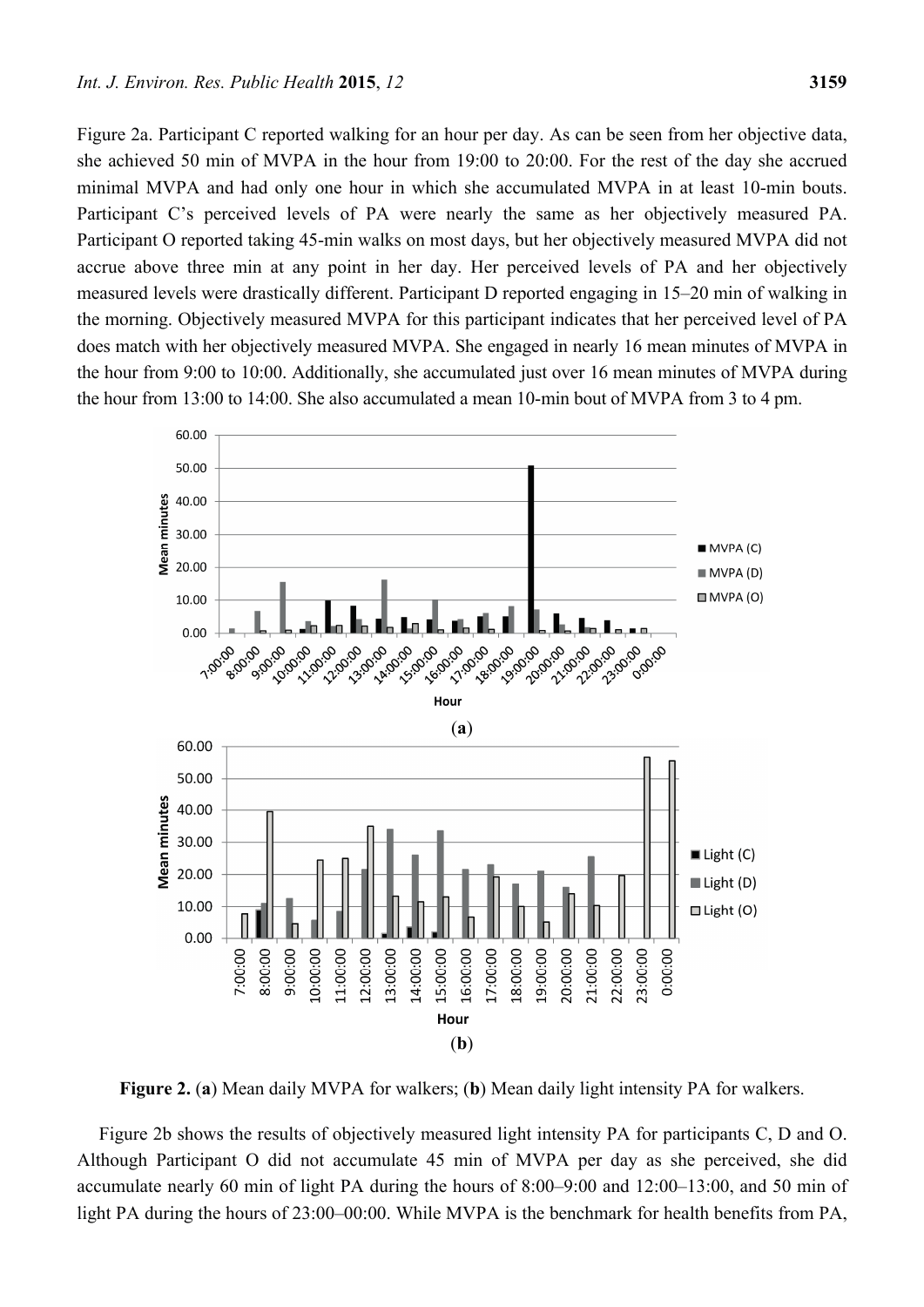Participant O's perceived amount of PA was accurate when taking into account light intensity PA. Participant D engaged in bouts of at least 10 min of light PA throughout her day, indicating her perceived levels of PA does match her objectively measured levels when light intensity PA is taken into account.

Group exercise class participation was also reported as a mode of PA engagement. Objectively measured MVPA levels for the three women (V, W, and X) who reported that they engaged in group exercise or dance classes during the week are reported in Figure 3a. Participants W and X engaged in some MVPA during the mid-afternoon hours during the week. Since this accumulation does not approach 60 min, it can be inferred that women may not have participated in these classes during the week that activity was objectively measured for this study, that the classes in which they participated did not constitute moderate or vigorous intensity activity levels, or that participants engaged at a lower intensity level during the classes. Participant V engaged in an average of 20 min of MVPA around 9:00, but again this does not seem likely to be the length of a standard group exercise class. Levels of objectively measured light intensity PA for these individuals can be seen in Figure 3b.



**Figure 3.** (**a**) Mean daily MVPA for group exercisers; (**b**) Mean daily light intensity PA for group exercisers.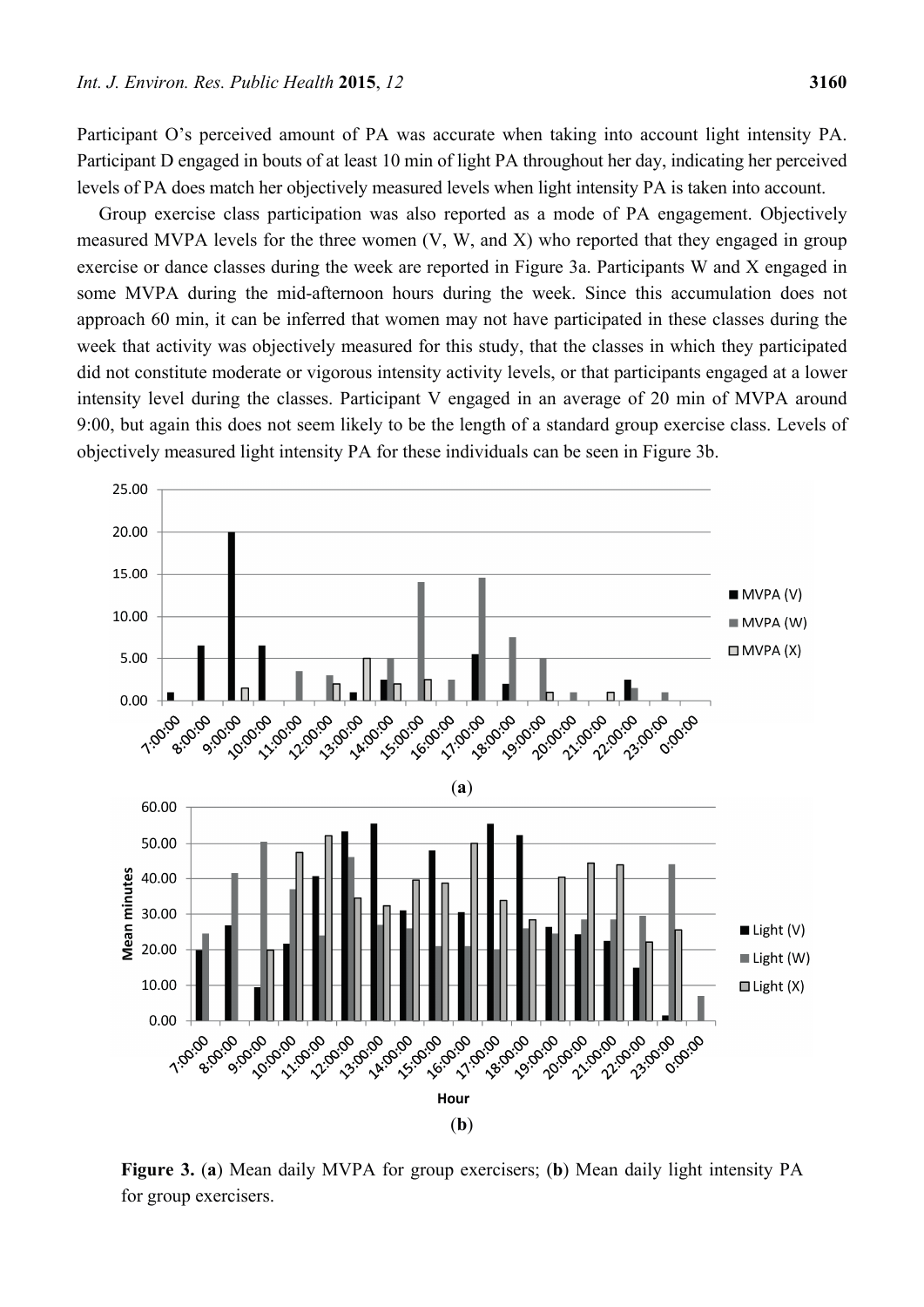When PA is examined at the light intensity level, participants are much more active at this lower intensity level. In fact, they reach above 50 min of light PA on several occasions throughout the day. A comparison of self-report PA data from the IPAQ-SF with accelerometer data is provided in Table 2. This comparison revealed that three women overestimated the duration of their MVPA, while another three women underestimated the duration of their MVPA when recalling activity over the previous seven days. Women who overestimated MVPA reported they were between 44% and 59% more active than their accelerometer data indicated. Women who underestimated MVPA reported that they were between 32% and 73% less active than their accelerometer data indicated.

| <sup>1</sup> Ethnicity, Age | Accelerometer<br>MVPA/Day* | <b>IPAQ-SF</b><br>$MVPA/Day *$ | <b>Accelerometer ST **</b> | IPAO-SF ST <sup>**</sup> |
|-----------------------------|----------------------------|--------------------------------|----------------------------|--------------------------|
| (I) Pakistani, 66           | 694                        | 280                            | 468                        | 480                      |
| (M) Pakistani, 58           | 673                        | 280                            | 492                        | No recall                |
| (N) Bangladeshi, 46         | 138                        | 280                            | 605                        | 660                      |
| (Q) Bangladeshi, 62         | 125                        | 520                            | 600                        | 480                      |
| (V) Pakistani, 39           | 161                        | 240                            | 448                        | 660                      |
| (W) Bangladeshi, 38         | 431                        | 240                            | 534                        | 720                      |

**Table 2.** Accelerometer and IPAQ-SF PA and ST comparison for the six participants with both forms of data.

**1** Participant identification code, **\*** reported in MET minutes, **\*\*** reported in minutes.

# 3.2.2. Sedentary Time

During interviews participants were unable to quantify their ST during the day. Many responded that they were busy throughout the day with housework, but more sedentary during the evenings. ST appears lower in the earlier hours of the day from 7:00 to 8:00 and then remains constant for the rest of the day, with around 45–55 min of each hour spent being sedentary (see Figure 1). Women's perceptions that they are not sedentary during the day are not supported by the objectively assessed results. The most sedentary time of day appears to be the evening during 22:00–23:00. This may be a time for reading or television watching, consistent with what respondents reported in interviews. IPAQ-SF data indicate that of the six women who reported ST, two (I, N) were able to recall ST nearly accurately when compared to accelerometer data (Table 2). One woman (M) was unable to recall any ST and two (O, V) overestimated ST compared to accelerometer data. One woman (W) underestimated her ST compared to accelerometer data.

Since few women were able to report their levels of ST during the week, a comparison of their description of activities done during ST was made between women who achieved the highest and lowest levels of objectively measured ST to identify any patterns. When comparing the participant who accumulated the highest ST with the participant who accumulated the least, differences in daily patterns emerged. Participant B had the highest levels of objectively measured ST in the sample. She accumulated less ST around what might be considered traditional times (morning, mid-day and early evening). This could be a time when she was cooking and therefore not sitting down to accumulate as much ST as other times during the day. Participant B says: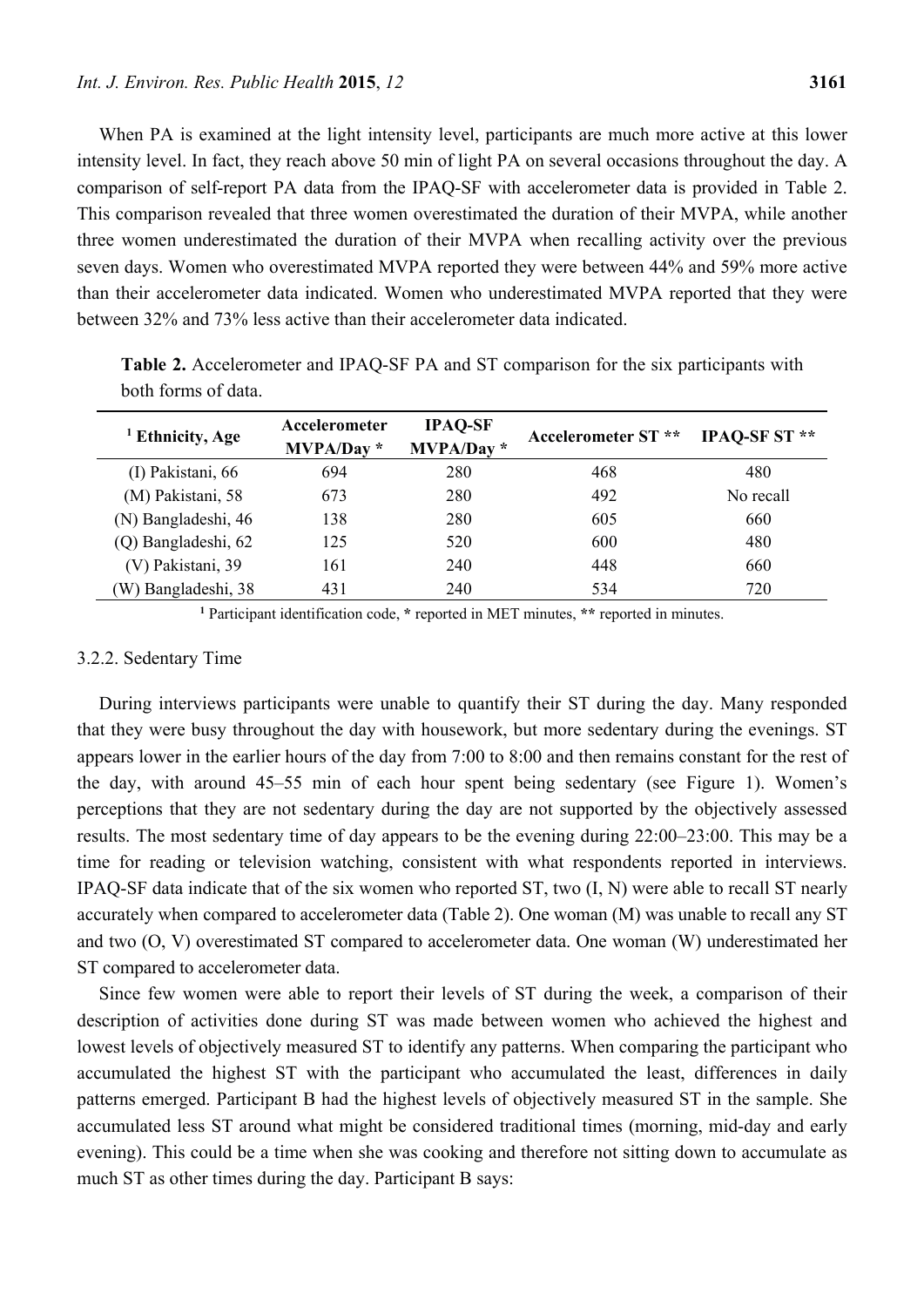"*In the daytime I supposed you know, there [are]…things you can find to do…in the house. There's always, you know, if it's not washing, it's ironing…*"

She also commented on being sedentary in the evenings:

"*…you know, you gotta face the evenings and that's the worst part of it you know, sitting home and doing nothing.*"

Participant G had the lowest levels of objectively measured ST of the sample. Her levels of ST were lower in the morning from 7:00 to 9:00 and then still relatively low, compared to the total sample, from 12:00 to around 18:00. The interview with this participant revealed that she did housework in the mornings, looked after her 3-month-old granddaughter during the day, and by the evening she was able to sit and relax. After a long day of being busy she notes that:

"*Evening times especially [I am sedentary]. Because I get up early [in] the morning and I'm tired by evening… [I] lie down on the sofa.*"

## *3.3. Conceptualisation and Contextualisation: Physical Activity*

Often the terms PA and exercise are used interchangeably in the literature to indicate bodily movement above rest that results in energy expenditure [19]. Therefore the interview began by asking women to explain what each term meant to them before asking how much activity they engage in. Women conceptualised PA as "keeping busy" or "moving around" a lot. This is reflected in the many references to being active through daily housework. As one 36 year-old Bangladeshi woman (S) described:

"*…Physically active to me means doing things. Being busy with life, housework, cooking, cleaning and going out and about.*"

The majority of women (58%) responded that walking was a form of PA and that they did not need to go to the gym to keep active. Some women also responded that being physically active meant to do exercise. Examples of this were going to the gym, doing aerobics, and taking yoga. Women conceptualised the term "exercise" similarly to that of PA, and thus used the terms PA and exercise interchangeably. Many responses included references to walking and housework as PA. Most structured activities such as aerobics, yoga, swimming and going to the gym were repeatedly mentioned as activities that would be considered as exercise. Some women expressed the belief that exercise required "extra effort" and would be "harder" than PA. One Pakistani 52 year-old woman (P) explained:

"*Exercise probably means a bit more in depth, like doing a lot more…Whereas physical activities I just consider like, walking, you know.*"

Another major theme was the idea that PA equates to being healthy. Nearly all women (92%) indicated that being physically active meant being healthy. Particularly, they felt that being active helped keep illnesses away, helped with depression, can lead to weight loss, maintains healthy joints and helps with stress relief. A 39 year-old Pakistani woman (V), when asked what she thought it meant to be physically active, commented that: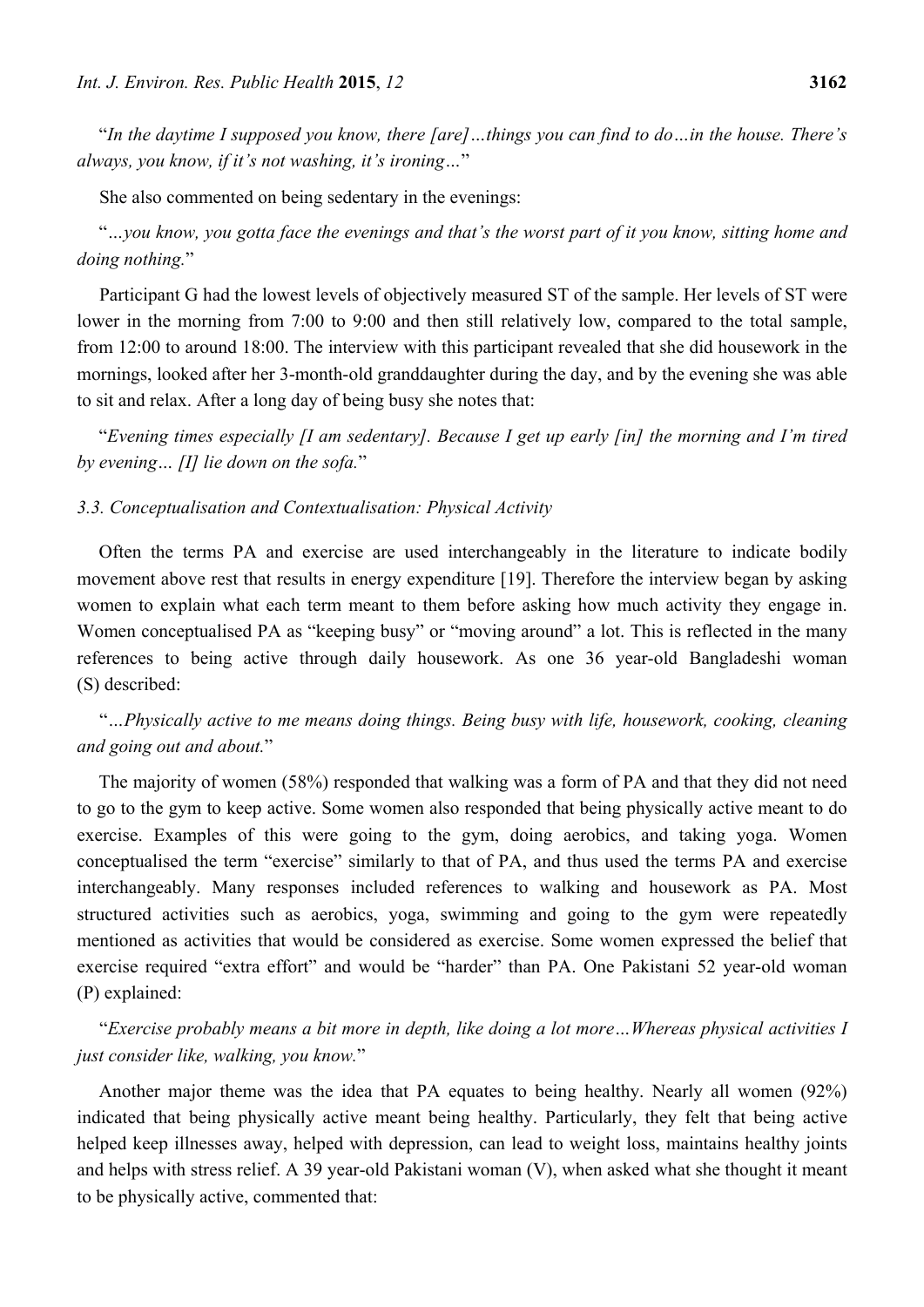"*I think it's good to be active. It's good for your health. Um, otherwise you've got all these other illnesses that come along.*"

Similarly a 60 year-old Pakistani woman (L) responded that it meant:

"*Good health. Good mind. Help stay away from illnesses.*"

"Good health" was a common response when discussing concepts around PA, and there seemed to be an innate link between PA and health for them. Of particular importance for 38% (*n* = 9) of the sample was the idea that being physically active would help women maintain their independence as they age, and would allow them to be free from relying on others to take care of them by preventing ill health. One 46 year-old Bangladeshi woman (N) stated:

"*…you know, it's really important to keep yourself healthy because you've got to think as well…who's going to look after you?*"

A 38 year-old Pakistani woman (B) also commented on keeping her independence:

"*Physically active [is] um, that we can do you know, um, all the work and can enjoy our life you know, without other people's help.*"

Remaining free from pain and stiffness was a major concern for the older women who were interviewed. They expressed concern that they would not be able to enjoy doing the things they wanted to without staying active. For example, a 58 year-old Pakistani woman (K) said:

"*Physically active means whatever you want to do, you are able to do it without ah, feeling you're ah, you know, you're in pain or anything like that.*"

## *3.4. Conceptualisation and Contextualisation: Sedentary Time*

The concept of "being sedentary" was explored before asking participants how much ST they engaged in. Twenty-one women (87.5%) did not know what the word sedentary meant and required an explanation by the interviewer. Once defined (as spending free time sitting or laying down), participants expressed the concept of being sedentary as falling into two main categories. Firstly, it was seen as resting or "taking it easy." Nearly all women who referred to being sedentary as resting commented on a sense of deserving a rest after a long and busy day. Many women wanted to relax after doing their housework. One 61 year-old Pakistani woman (R) said:

"*I have um, something…to do all the time. Either cleaning the house or like you know…Well in the evening I do take rest. I just um, I lay down and then I do nothing. But um, I think that I deserve [to rest] after the whole day.*"

Other women referred to being sedentary as being lazy. These women conceptualised being sedentary as not keeping busy, not keeping up with their housework and being a "lady of leisure." Importantly, both younger and older women remarked that after a woman becomes a grandmother (around the age of 40 years), she becomes very sedentary and stop doing things for herself. This was reported as being a widespread phenomenon in the community. The daughter-in-law was identified as being primarily responsible for taking care of the older woman and what used to be her household duties. One older (60 year-old) Pakistani woman (L) commented: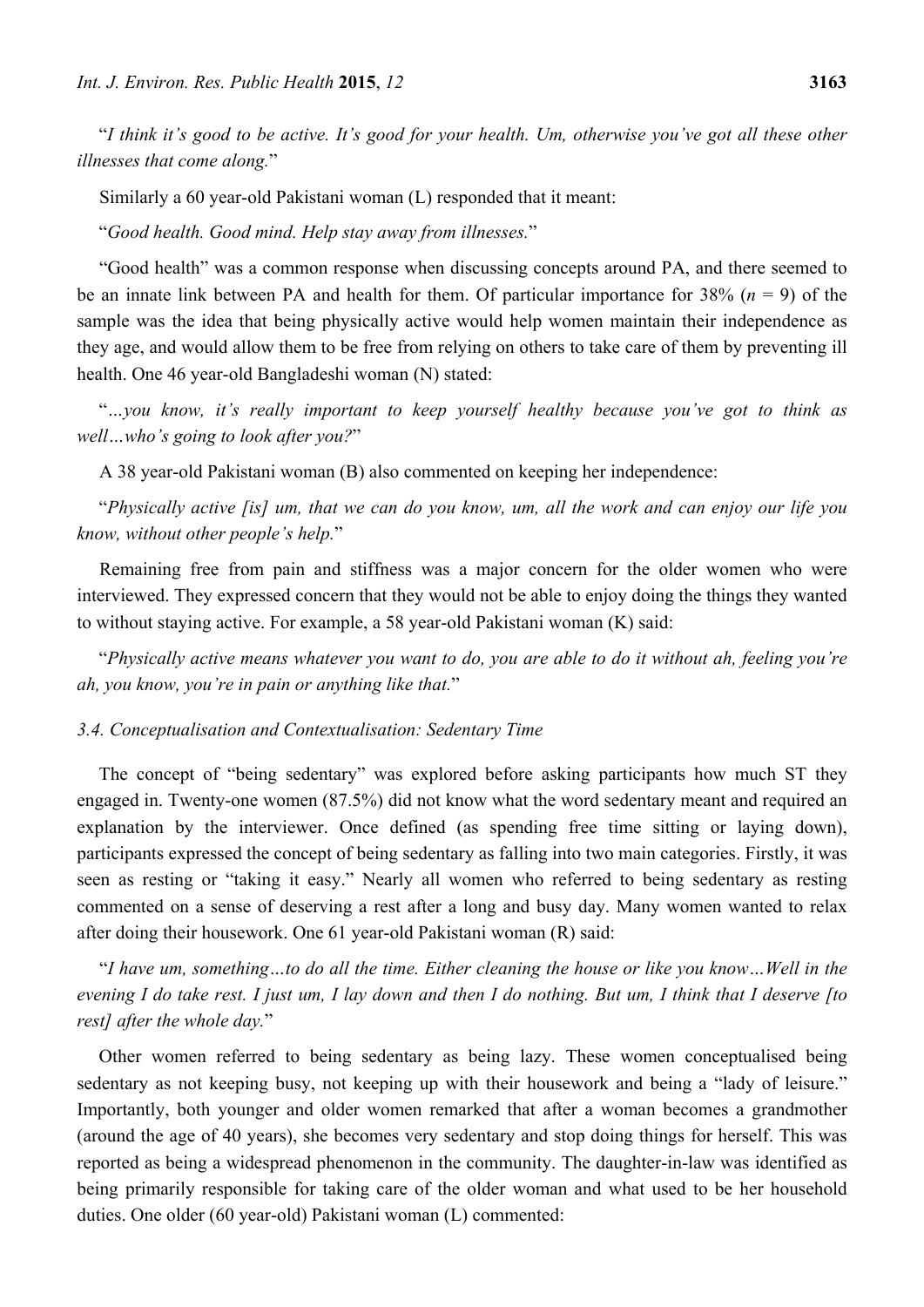"*…problem becomes when woman becomes mother-in-law and comes home and that's it. It's my time to sit now. She [daughter-in-law] will do everything. It's her responsibility. I done my job. Even mother-in-law may still be in early forties. So that's where the thing goes wrong. Personally that's my view.*"

One younger (36 year old) Bangladeshi woman (X) agreed, and expressed the difficulty in changing this cultural norm:

"*They [daughters-in-law] have to encourage their mother-in-law to do a little bit of housework. Um, I know like within Asian culture it's rude to ask somebody to do that.*"

Additionally, 75% of women  $(n = 18)$  stated that being sedentary either exacerbated their current illnesses and injuries or could bring about new ones. Obesity, diabetes, depression, and limb pain were the most common conditions mentioned in interviews.

## *3.5. Sources of PA*

Twenty-one (87.5%) women reported being physically active. Of these women, 85.7% (*n* = 18) said that they did so by doing housework throughout the day. This included tasks such as cooking, cleaning, vacuuming, and ironing. None reported a specific amount of time spent on housework, but broadly indicated that it was done throughout the day and in between prayer and meal times. Younger women who were not yet grandmothers reported that they were able to stay active because they were busy taking care of their children in addition to housework. One 38 year-old Bangladeshi woman (O) recounted her busy day:

"*Ok. I wake up in the morning and get the kids ready, make their breakfasts. Um, then when I take them to school, come back home, clean the house, do the cooking. Um, after that you know, when the cooking is done, by that time the kids are home. I pick 'em up. I drop them off. I pick them up. Getting them ready again to go to the mosque. Feeding them. And then when it's evening time um, when they're in the mosque, the little ones are there so I'm either doing ironing, or something, I'll be doing. Just to get all the housework out of the way. And um, and when the kids come home, bedtime, getting them ready, bathing them and bedtime. And um, in the mornings, sorry sometimes when I don't have housework and um, I don't have um, what's it called, um, cooking to do then I'll do my business. Sit down and do some calls. So I am active every day. And when they go to bed I'm like too tired now and I want to go to bed (laughs).*"

Many women reported similar daily schedules and reported this pattern of being busy as being physically active. Even those who did not report currently being active stated that doing more housework would keep them active, but they did not make a connection between the types of activity they engage in and the intensity at which they perform them.

Taking care of children was not the only source of activity for women;  $29.2\%$  ( $n = 7$ ) of women reported being active through caring for another family member. This often included a mother-in-law, father-in-law, and/or grandchildren. One 52 year-old Pakistani woman (P) spoke about her many responsibilities: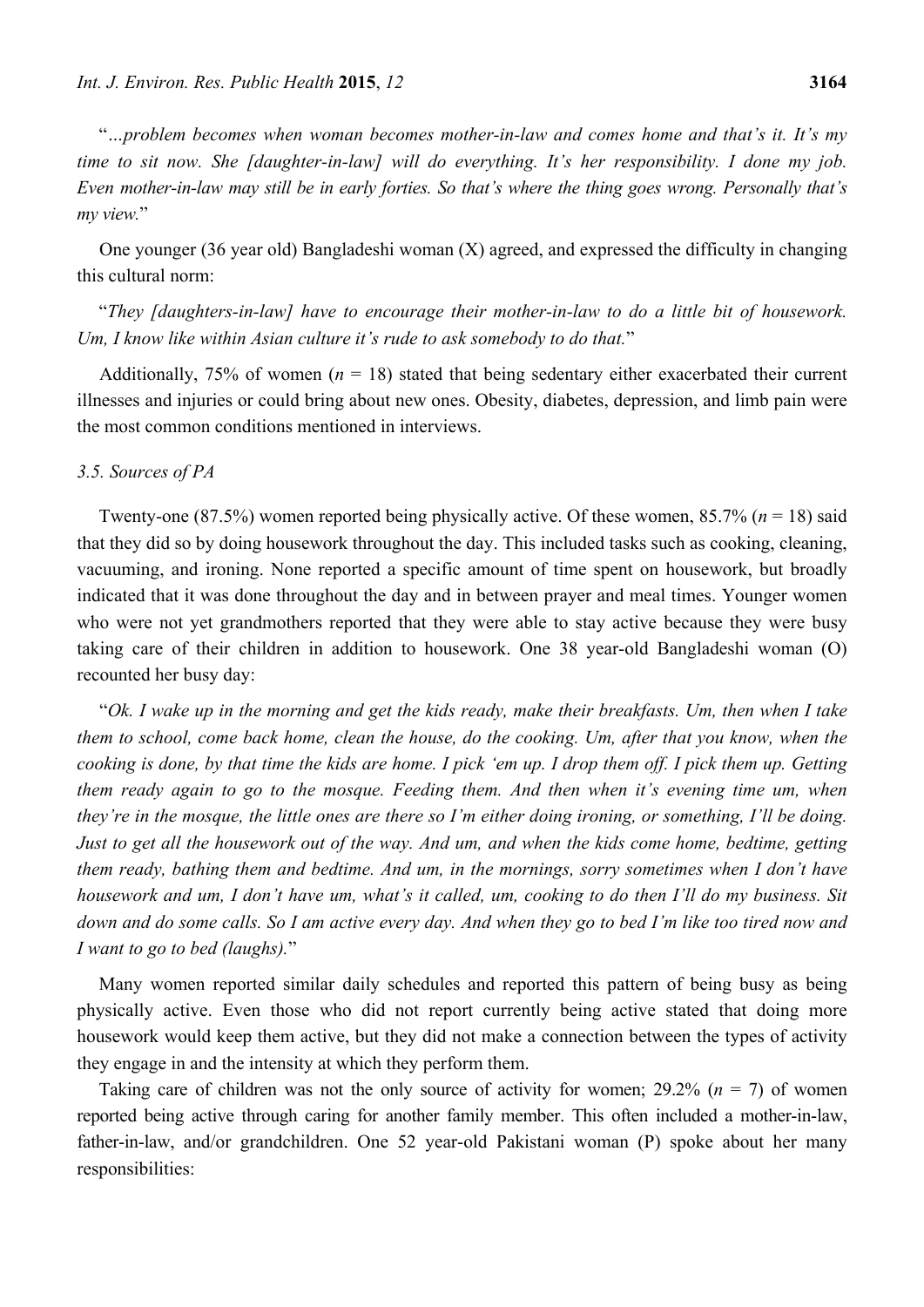"*I'm a housewife. So [I'm] busy in the home. Because we are Asian, Pakistani. I have three sons grown up. And um, husband has not been very well. He was engineer but he can't work because he's so ill. Um, and I have a mother-in-law. Ya, she's old. She's over 70. My father-in-law passed away about seven years ago so then I look after my mother-in-law. And my children, my husband.*"

Eight (33%) women reported that they currently walk for PA. As previously described, only three women were able to recall the length of time they walked. One woman reported walking for 15–20 min per day, one stated she walked for at least 45 min per day, and another stated she walked for 1 h per day. Four women reported that they were active when they went shopping during the day, but did not report the length of time or intensity for this activity or how many days per week they engaged in shopping. Three women cited group exercise classes as another way of staying active. These classes included Extend (seated or standing light exercise class), Zumba (or other dance class), and yoga. One 36 year-old Bangladeshi woman (S) recalled:

"*…with my friends…every week we get together. So after our chit chat, food and everything we do …at least we do Zumba. That could be sometimes two, three times a week*."

None reported the duration of the classes, although based on observations of classes held in community centres in the area, these classes typically last for approximately 1 h. One woman stated that she took a class two days per week, while the others did not specify frequency. Three women recalled that they went to the gym to stay active, although none specified what types of activities they engaged in at the gym. One woman, the same woman who recalled two days of group classes, reported 1 day per week of going to the gym.

## *3.6. Sources of ST*

Two women (8.3%) in the sample reported being sedentary. The favoured activity of women who reported being sedentary was watching television. This most commonly took place in the evenings, after dinnertime. Few participants (17%) reported how long they watched television per day. One 38 year-old Bangladeshi woman (W) describes why television may be so attractive to SA women:

"*…these days um, everybody, every community has their own channel [referring to South Asian TV channels in native languages]. Which means they are being lazy. Because um, there's no um, language barrier and they just watch their language channels. They understand them. They enjoy it. So that means um, after lunch or after… they just sit there and…as a family and watch TV. Which is again, not good.*"

Other popular activities done while sedentary were reading and attending prayer groups with friends. During these times women were engaging in religious readings or prayer by themselves or with friends. Women did not report the duration of these activities but broadly indicated that they were afternoons away from the home or during quiet times in the evenings. Results from objective measures conducted with this sample of 24 women indicate that on average this sample of women engaged in  $553.2 \pm 59.4$  min of ST per day (range = 437.4–678.9 min per day). Individual results for the women who participated in the interviews are reported in Table 1.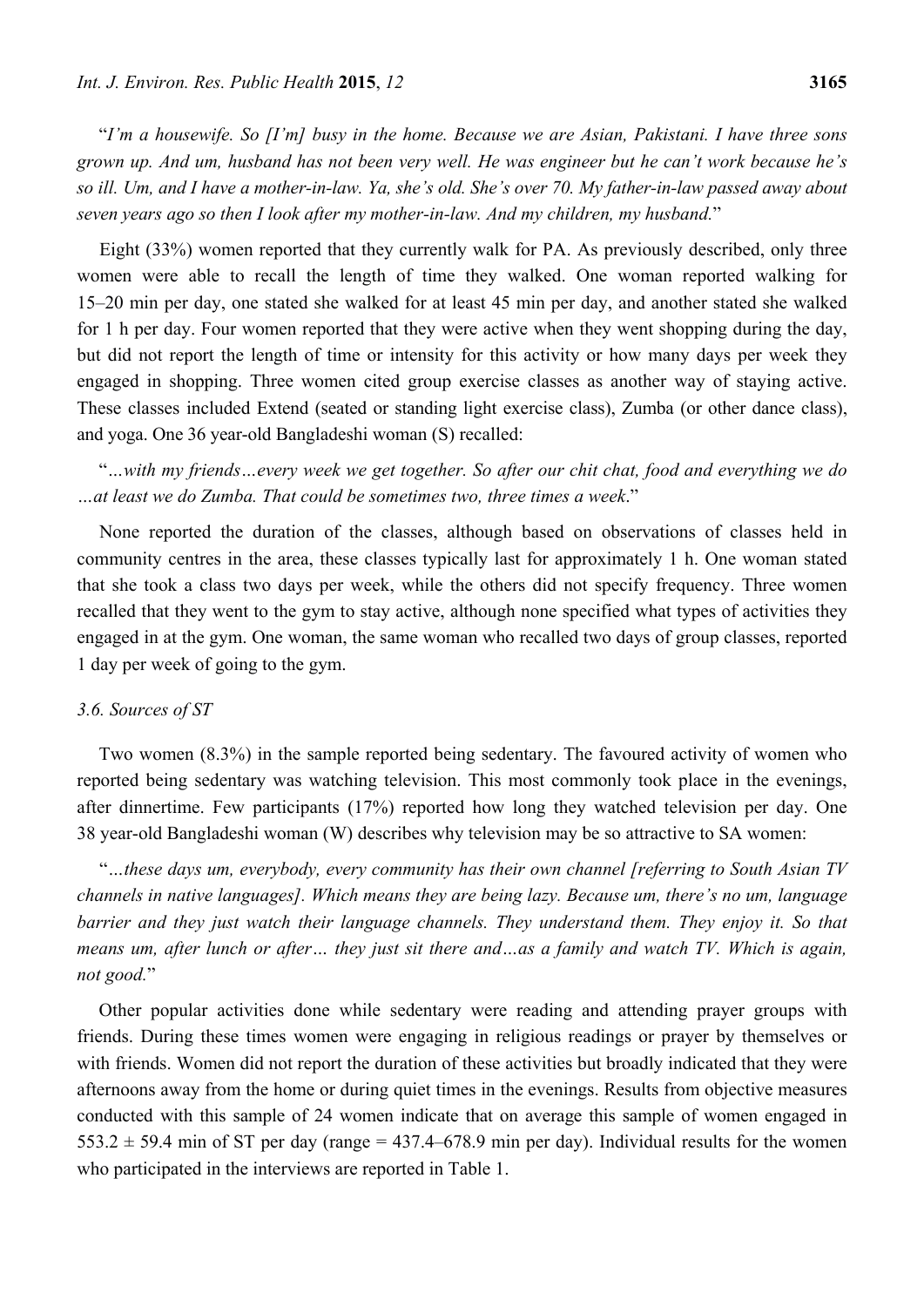## *3.7. Discussion*

This mixed-methods study offers useful insights into the perceptions, contextualisations, and sources of PA and ST amongst a small sample of SA women in the UK. It is important to emphasise that because the sampling strategy was designed to recruit a similar percentage of women who were normal weight, overweight and obese as found in the larger study (and as defined by the WHO for SA adults [21]), this resulted in only two women of normal weight participating in interviews. Thus, these results are predominantly reflective of the views of the obese women who participated in the study. Overall, findings suggest that SA women have conceptual understandings and contextualisations of PA and ST that may not coincide with those of researchers, health professionals and policy makers. Broadly, perceived intensity levels of PA and ST, and conceptualisations of what comprises "adequate PA" differ from levels of objectively measured PA and ST in this group. However there was some congruence amongst a small number of participants. Additionally, these results provide unique insights into common sources of PA and ST amongst this under-studied population, along with confirming previously reported barriers and enablers to PA and ST amongst ethnically diverse women. These findings not only add to our knowledge about factors that may be influencing levels of PA and ST in SA women (and in particular, obese SA women), but may also be of use when planning and implementing interventions to increase PA and decrease ST.

# 3.7.1. Comparison of Self-reported Perceived *versus* Objectively Measured PA and ST

Although the interview data indicated that participants assumed they were sufficiently active (via regular housework and domestic responsibilities), only 20.8% (*n* = 5) of women actually met recommended guidelines for PA adequate to achieve health benefits. Of the six women who were able to quantify their daily PA, two women's perceived PA matched the MPVA data obtained from objective measures. However, when examining levels of light intensity PA, all six women were as active as they perceived. This finding highlights the importance of clearly defining and emphasising the intensity level of PA needed to achieve health benefits. SA women may perceive themselves as adequately physically active, but may not be meeting recommendations due to their engaging in a lower than adequate level of activity intensity. As most of these women lead busy lives, and they equate this "busy-ness" to being sufficiently physically active. This finding, in addition to perceiving that engaging in housework is sufficient to meet PA guidelines, identifying lack of time for PA due to prioritisation of household and family obligations, and concerns about personal safety are consistent with studies on SA women and research with other ethnic minority women [8,22,23]. New insights gained from our study highlight the unique details of SA women's lives that are embedded within these broader themes, including:

(1) prioritising traditionally cooked meals from scratch each day, which takes 2 to 3 h on average;

(2) perceiving prayer time (typically three to five times per day) as adequate duration and intensity of PA;

(3) abrupt shift in how time is spent once a woman becomes a mother-in-law; and

(4) engaging in sufficient duration of PA with little experience or insight into how to exercise at an intensity that is moderate or vigorous.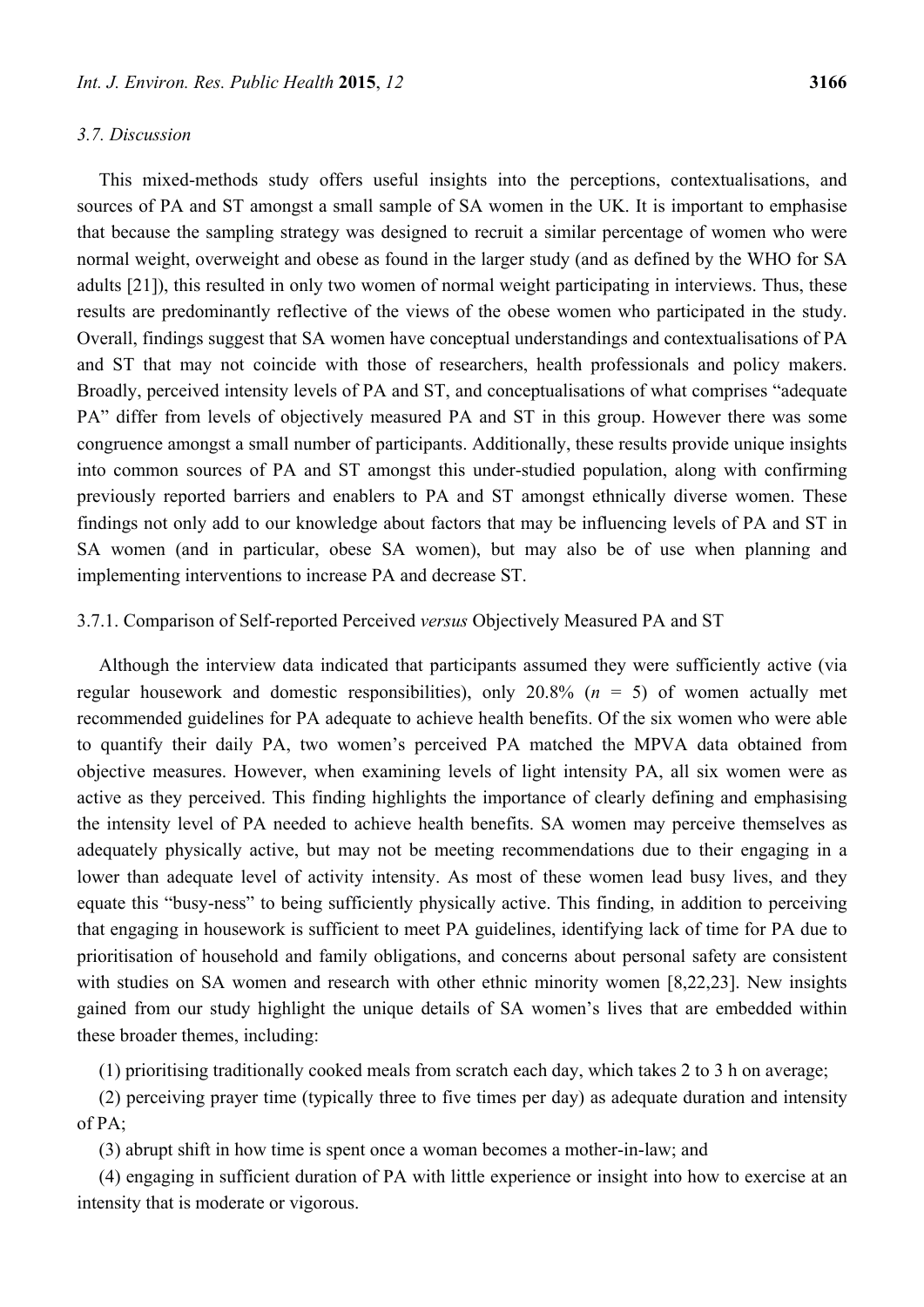When developing future health promotion and interventions aimed at this population, it is critical to emphasise the intensity of activity that is likely to result in health benefits, and to provide real-life examples of moderate and vigorous intensity activities in which women can engage. As such, health promotion messages and interventions should not assume that this population is by default inactive, and in response simply promote "doing more". More consideration should be given to working with this population to explore both the amount and intensity of current PA, and tailor efforts toward optimizing both of these components. As researchers and health professionals, we assume that our public health messages and clinical advice is clear and adequate, but these findings suggest this may not be the case.

The majority of women in the targeted sample did not recall specifically when they participated in, or the duration of, their ST. However, they could easily recall what activities they engaged in while being sedentary. Television viewing and reading were the most common forms of sedentary behaviour. While activities such as television viewing have been found to be correlated with low PA and high ST in SAs in the UK [24,25], this is the first study to date to report this as a preferred sedentary activity of SA women. The total sample accumulated an average of nearly six h per day of ST, which is similar to the findings of the Health Survey for England 2012 for the general population [26]. When examining the sample as a whole, women appear to be sedentary for the majority of every hour during the day from 7:00 to 00:00. But when individual activity patterns are investigated, some variation is observed. The times around meals are less sedentary for some women. This is most likely due to women getting up and moving about to prepare and serve meals. Other women were slightly less sedentary during each hour throughout the day, reportedly due to the constant housework that many women cited as a major part of their daily routines. Many women perceived that they were not sedentary due to their "busy" schedules, but objective data revealed that 20 (83.3%) of the women in this sample accrued at least eight h per day of sedentary time. These findings are comparable to those from the few published studies on SA women in which self-reported PA and ST were assessed [8,23]. Future health promotion interventions should aim to encourage women to engage in less sitting time, and break up their bouts of sitting time, throughout their day, even if they are unable to participate in more PA. Findings indicate that tasks such as housework or preparing meals may reduce time spent being sedentary for the SA women in this study. Such activities could convey health benefits independent of MVPA [27].

Additionally, IPAQ-SF and accelerometer data comparisons indicate that women had difficulty recalling PA and ST. While this is a small sample and the results cannot be generalised to all SA women in the UK, this finding demonstrates the difficulties faced when using self-report tools to quantify PA and ST. Such findings are consistent with other studies on ethnic minority groups and confirm the need for an updated culturally tailored self-report assessment tool with strong validity and reliability that can be used if objective measures are not feasible [28,29].

# 3.7.2. Contextualisation of Physical Activity and Sedentary Time

SA women in this study conceptualised PA first and foremost as being good for their health. This was the most salient concept for them, perhaps because of the very high prevalence of chronic disease, disability or injuries among this group. Nearly all women reported having at least one of these conditions, and nearly all women responded with "good for health" when asked what PA meant to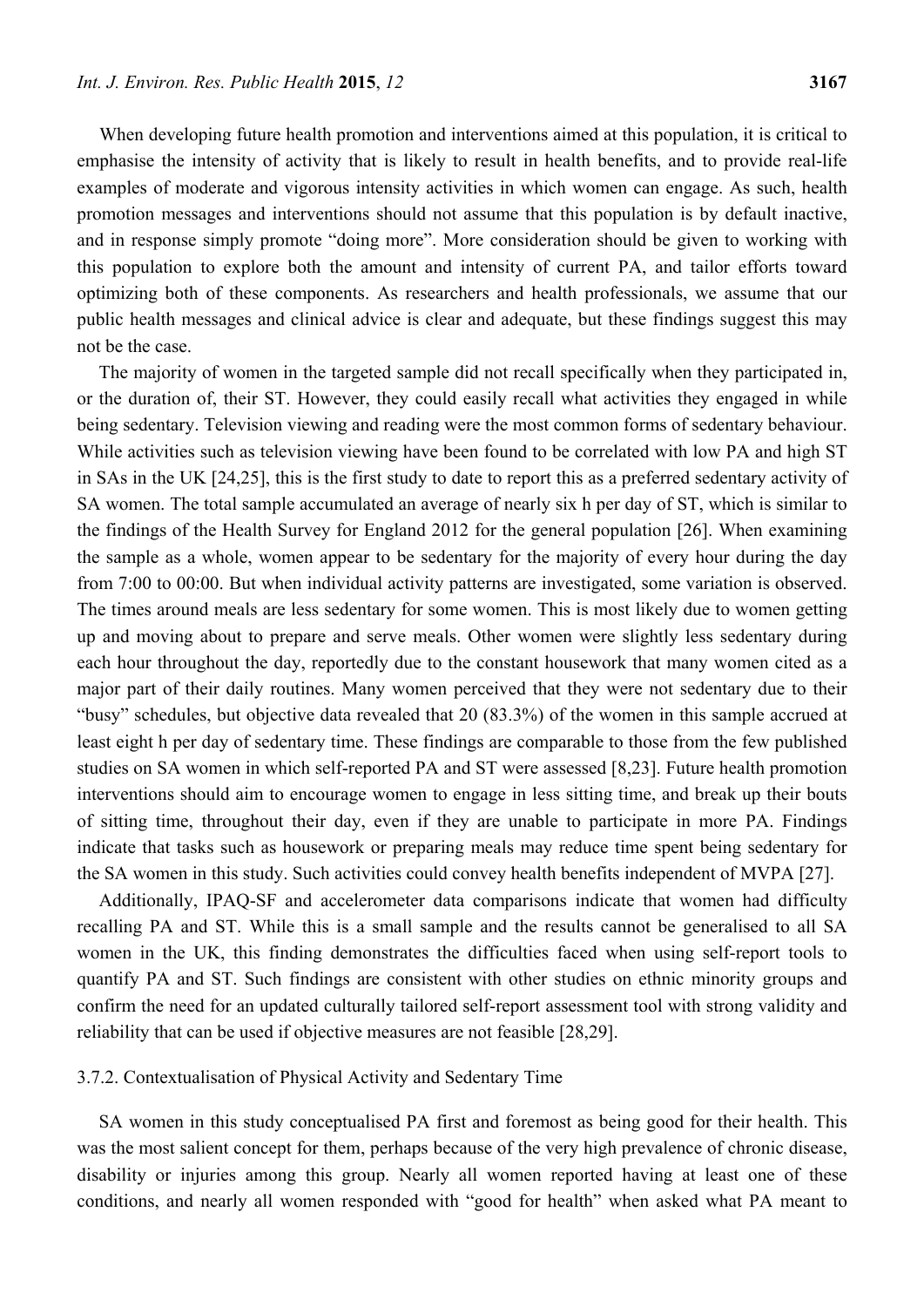them. When probed for what types of activities might constitute PA, most identified housework and "keeping busy" as their main modes of PA. Although previously identified as one of the means by which people can accrue moderate levels of PA, more recent research indicates that housework may not contribute to reducing conditions such as CVD and obesity, although it has been found to be associated with lower all-cause mortality [27]. This has important implications if SA women are assuming that their housework will give them health benefits such as managing diabetes or reducing CVD and obesity.

The majority of women reported not knowing what the word "sedentary" meant. After the researcher defined the term as "spending free time sitting or laying down", women provided one of two conceptualisations of this term: Resting or being lazy. Since most women perceived their days to be filled with housework and family obligations that kept them busy, many believed that they deserved to rest in the evenings. This was most often done while sitting and watching television. In contrast, women saw it as being lazy if a woman was known to be "sitting around". If this was the case, she was not completing her household tasks and was therefore viewed negatively by others in the community. The only exception to this negative opinion was in reference to mothers-in-law. It was an accepted fact that once a woman is a mother-in-law, she was entitled to do a great deal of sitting after having raised a family and done the housework for many years. At this point in the life course, the daughters-in-law take over these responsibilities. While everyone acknowledged this belief, both the younger (not yet mothers-in-law) and older (mothers-in-law) women conceded that this habit was not healthy to engage in. All women recognised that there are health risks that result from leading a sedentary lifestyle. The important influence of family traditions has been found in other studies on SA women [8,23,30]. These studies also suggest that women understand the importance of being active, but that family responsibilities and traditions often prevent them from engaging in PA.

These concepts and contextualisations have important implications for the use of self-report methods in assessing PA and ST among SA women. Previous research indicates there may be issues with SA women's interpretation of certain terms and concepts from self-report questionnaires, such as what is actually being captured within the item content of the International Physical Activity Questionnaire (IPAQ) [13]. The findings from this mixed-methods study illustrate that while women recognise the general benefits of PA and risks of ST, they may have a very narrow understanding of the meaning of each term and a limited knowledge of what activities constitute adequate PA or inappropriate amounts of ST. It is even more challenging for women who have limited or no English language skills to understand and apply these definitions and concepts to their daily lives.

One major strength of this study is the measurement of both objective measures of PA and ST and participants' perceived levels from interviews. This approach allows for comparisons and convergence of the two methods. It provides detailed insights into cultural contextualisations of behavioural patterns of PA/ST throughout the day that objective measurement neglects. This includes insights into SA women's understanding and description of PA/ST in their lives, of which objective measures cannot provide. The use of interviews rather than highly structured questionnaires as a method of collecting PA/ST data allowed for an in-depth exploration of SA women's own understanding of their activity levels. This study demonstrates not only that SA women may not accurately recall their levels of PA or ST, but provides insights into why this might be the case. Inaccurate recall of PA and ST levels has also been reported in other studies with both ethnic minority groups and the general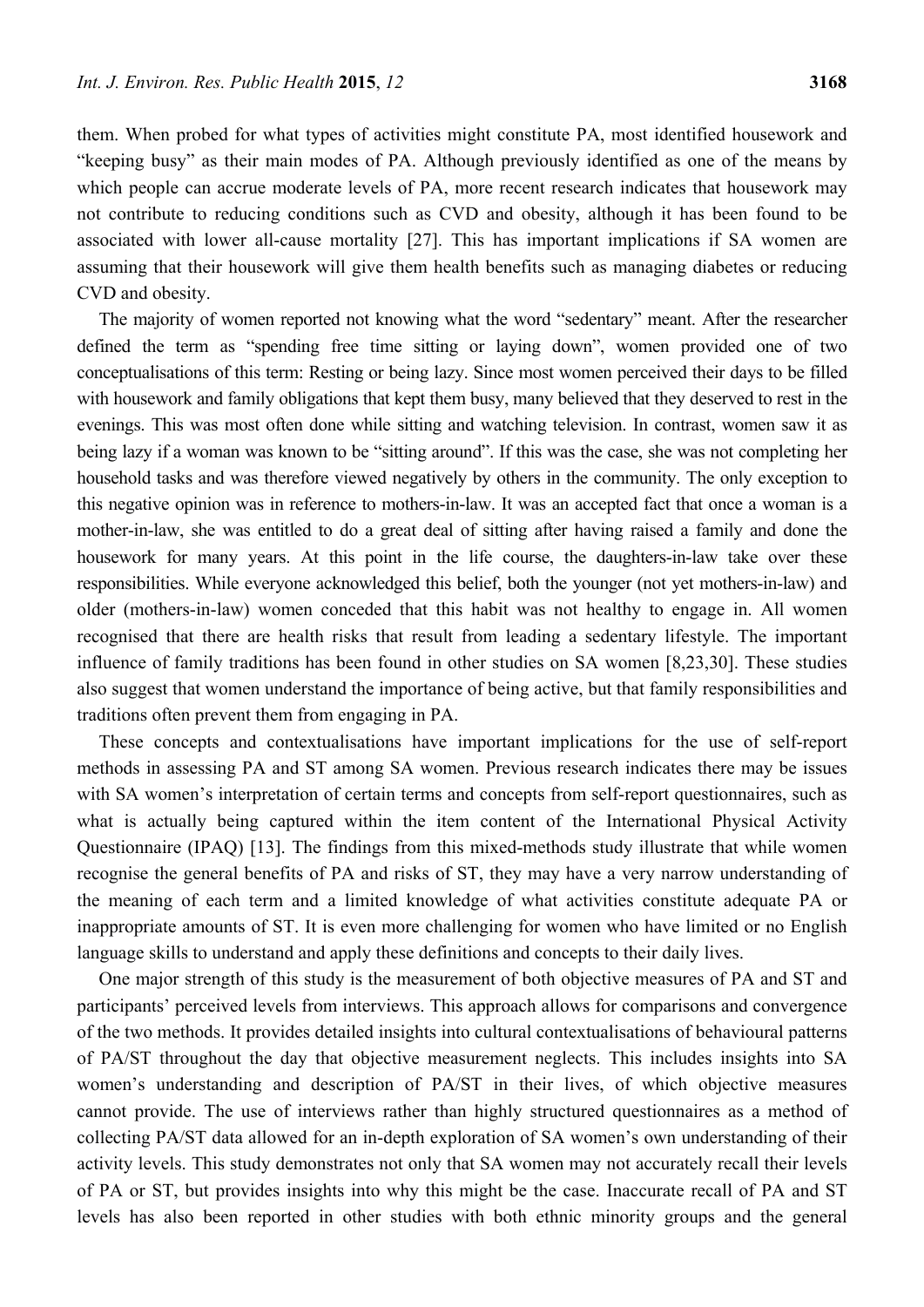population [31,32]. While self-report methods of assessing PA and ST are popular due to their ease of use and low cost, they may not accurately reflect actual PA and ST among SA women. It is recommended that not only should objective measures be more widely used in this and other comparable populations, but that they should be used in conjunction with self-report methods to more comprehensively measure PA and ST and gain further insight into how culturally diverse groups understand and view when and where they engage in these behaviours.

Another advantage of the comparison of perceived and objectively measured PA/ST performed in this study is that it results in a more in-depth understanding of the types and levels of intensity of activities that SA women currently engage in. The commonly held belief that housework is an activity that helps a person to achieve an appropriate level of PA for health benefits may not be the case if it is not performed at a moderate-to-vigorous intensity level for sufficient periods of time. SA women may believe that they are sufficiently physically active due to their busy schedules and their engagement in light intensity PA, and hence may not recognise the importance of doing additional or higher intensity activity. Health promotion intervention developers can benefit from this insight and build upon the light intensity activities that women currently engage in to promote increasing the intensity of activities performed to achieve the recommended levels of MVPA. A further strength of this study was the inclusion of non-English speaking participants, as these individuals are often identified as "hard to reach", can be viewed as difficult to recruit, and as a result are excluded from research.

This study is not without limitations. By design, the sample is small and is not representative; therefore generalisations about these findings must be made with caution. Purposive sampling was used in order to gain a range of perspectives among SA women since it was not possible to collect and analyse data from a much larger sample within the scope and timeframe of this study. The majority of the women who participated in this study were obese, and were recruited from community centres where many activities are offered for SA women. Consequently, the views of women of normal weight were not fully represented. Additionally, participants were more likely to know what is available in their local area, as well as potentially more likely to know about and participate in PA, than SA women in the general community. Although the high number of obese women interviewed can be viewed as a limitation, we feel this might also be considered a strength, as this is the group that is the highest priority to target for intervention and are considered "hard to reach". Interview questions about PA and ST patterns did not probe specifically into intensity and duration; however, a comparison of objective PA and ST data with self-reported data using the IPAQ-SF from the larger study in this population indicated that participants significantly under-report both their PA and ST [13]. The results from the present study employing in-depth interviews enhance our understanding of SA women's perceived levels of PA and ST, which is not possible using accelerometry or quantitative self-report tools.

It is also important to recognise the role of the researchers in interpreting the accounts of the SA women in this study. Researchers bring their own presuppositions and distinctive perspectives into their research, and it is necessary to acknowledge that these can have an influence on the interpretation and understanding of data, results and conclusion [33]. The researcher (WBC) who collected, analysed and interpreted the data for this study was a 30-year-old female with a mixed racial background. Another researcher (JLT) who also analysed and interpreted the data was a white female researcher in her 50's. Both researchers have lived and conducted research in ethnically diverse communities in the U.S. and UK, and they also have experience conducting research with Muslim women in the UK,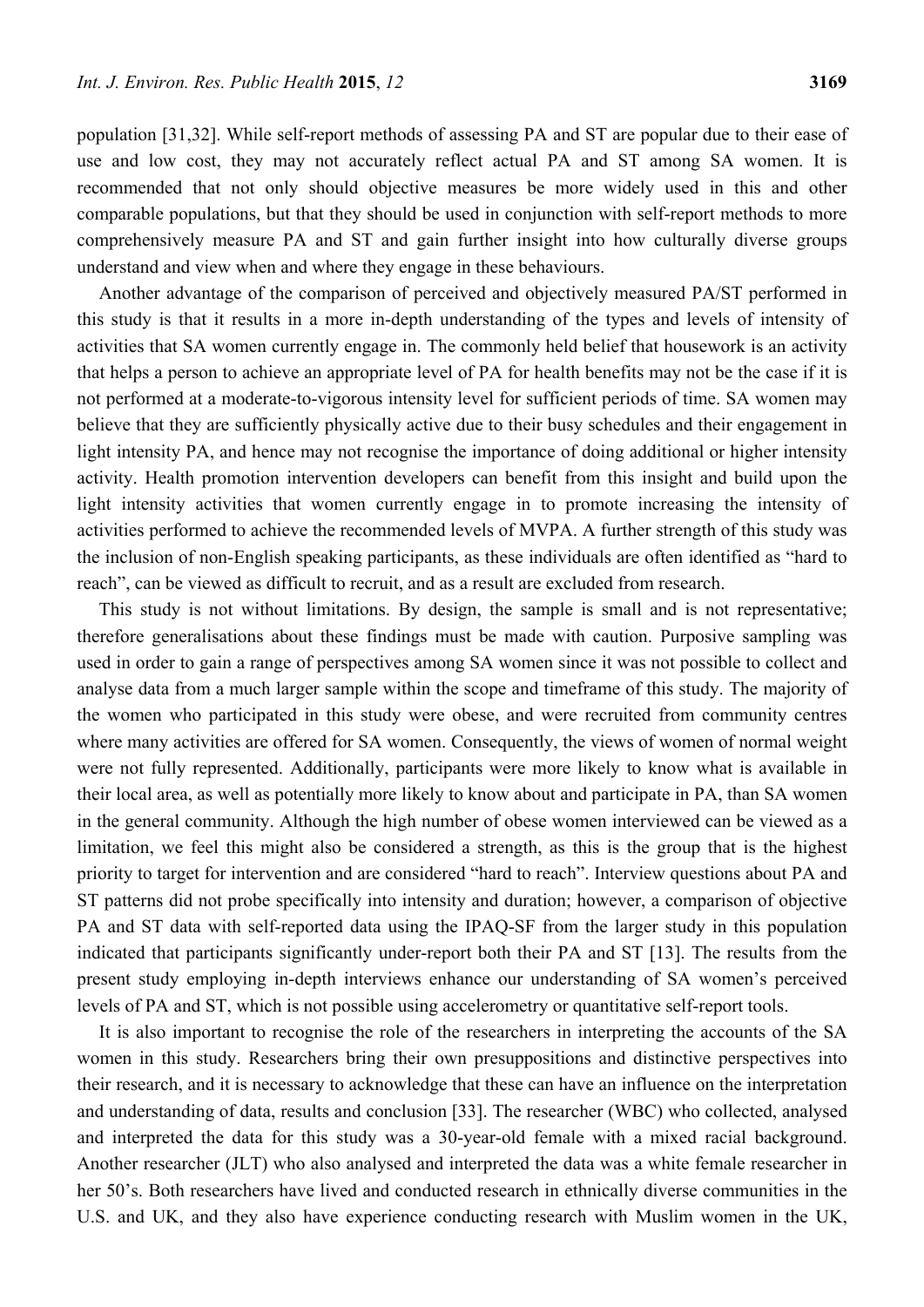Turkey (WSB), and Bangladesh (JLT). Despite their experience and knowledge, the demographic and cultural backgrounds of the researchers may have influenced the way in which the data were interpreted and indeed even the research design and methods of this study [34,35]. Therefore the findings presented in this study should be considered with caution due to inherent researcher bias.

## **4. Conclusions**

Findings from this study suggest that self-report methods of measuring PA and ST among SA women may not produce accurate data due to participants' misunderstanding of those terms. Therefore it is recommended that objective measurement of PA and ST be used more widely in this group. Since this is not always possible due to cost and time constraints, it is suggested that a more culturally appropriate self-report questionnaire be developed to improve the accuracy of PA and ST data [36,37]. While interpretation of the current results must be cautious due to the small sample size, our findings suggest that some SA women may only need to increase their activity intensity in order to reach MVPA guidelines. Future interventions and health promotion programmes should focus on helping SA women to understand what engaging in moderate and vigorous intensity activity feels like, and to encourage them to engage at that intensity as much as possible in their daily activities. It is also important that SA women are informed about the health risks associated with high levels of ST, and are provided with realistic strategies to increase PA intensity and break up ST. Increasing PA and decreasing ST in this population will require culturally competent health promotion, interventions and health practitioners that are aligned with participants' perspectives and cultural understanding. Moreover, practitioners and policy-makers will need to work together with community groups and lay leaders to encourage engagement in health-promoting active lifestyles in SA communities.

## **Acknowledgments**

This study is part of the self-funded PhD research of Whitney Babakus Curry. We would like to thank the community researchers and participants for participating in this study.

## **Author Contributions**

Whitney Babakus Curry designed the study and collected the data. Whitney Babakus Curry and Janice L. Thompson analyzed the data. Whitney Babakus Curry drafted the manuscript and Janice L. Thompson and Joan L. Duda critically revised subsequent versions of the paper. All authors read and approved the final version of the paper.

# **Conflicts of Interest**

The authors declare no conflict of interest.

# **References**

1. World Health Organization. Physical Activity. Available online: http://www.who.int/mediacentre/ factsheets/fs385/en/ (accessed on 3 October 2014).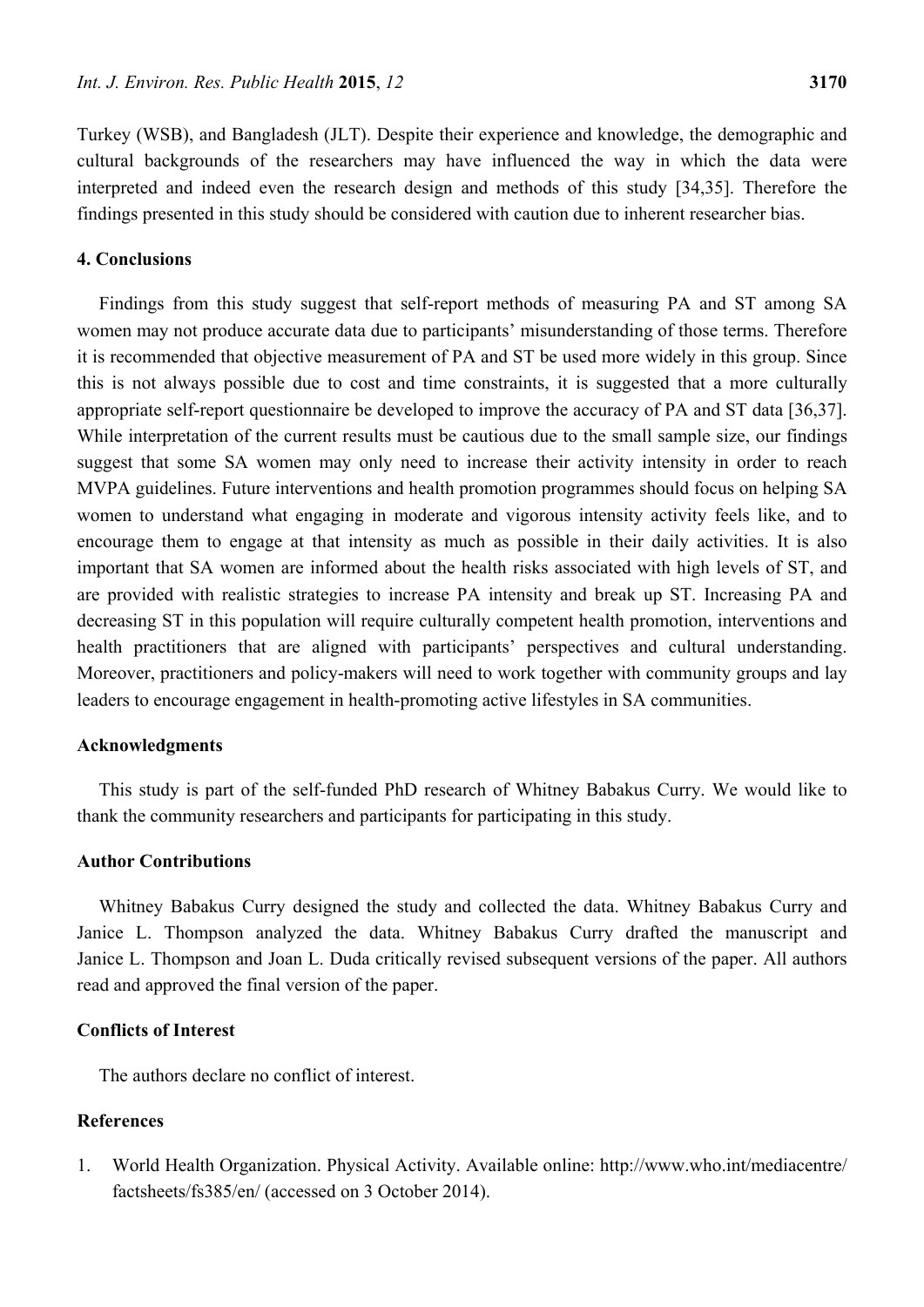- 2. Sedentary Behaviour Research Network. Standardized use of the terms "sedentary" and "sedentary behaviours". *Ann. Behav. Med.* **2012**, *37*, 540–542.
- 3. Babakus, W.S.; Thompson, J.L. Physical activity among South Asian women: A systematic, mixed-methods review. *Int. J. Behav. Nutr. Phys. Act.* **2012**, *9*, 150–167.
- 4. Darr, A.; Astin, F.; Atkin, K. Causal attributions, lifestyle change, and coronary heart disease: Illness beliefs of patients of South Asian and European origin living in the United Kingdom. *Heart Lung* **2008**, *37*, 91–104.
- 5. Farooqi, A.; Nagra, D.; Edgar, T.; Khunti, K. Attitudes to lifestyle risk factors for coronary heart disease amongst South Asians in Leicester: A focus group study. *Fam. Pract.* **2000**, *17*, 293–297.
- 6. Horne, M.; Speed, S.; Skelton, D.; Todd, C What do community-dwelling Caucasian and South Asian 60–70 year olds think about exercise for fall prevention? *Age Ageing* **2009**, *38*, 68–73.
- 7. Kalra, P.; Srinivasan, S.; Ivey S.; Greenlund, K. Knowledge and practice: The risk of cardiovascular disease among Asian Indians. Results from focus groups conducted in Asian Indian communities in Northern California. *Ethn. Dis.* **2004**, *14*, 497–504.
- 8. Lawton, J.; Ahmad, N.; Hanna, L.; Douglas, M.; Hallowell, N. "I can't do any serious exercise": Barriers to physical activity amongst people of Pakistani and Indian origin with Type 2 diabetes. *Health Educ. Res.* **2006**, *21*, 43–54.
- 9. Bandura, A. Human agency in social cognitive theory. *Am. Psychol.* **1989**, *44*, 1175–1184.
- 10. Sallis, J.F.; Floyd, M.F.; Rodríguez, D.A.; Saelens, B.E. Role of built environments in physical activity, obesity and cardiovascular disease. *Circulation* **2012**, *125*, 729–737.
- 11. Creswell, J.W. *Qualitative Inquiry and Research Design: Choosing among Five Approaches*; Sage: London, UK, 2013.
- 12. Van Manen, M. *Researching Lived Experience*; State University of New York Press: New York, NY, USA, 1990.
- 13. Curry, W.B.; Thompson, J.L. Comparability of accelerometer- and IPAQ-derived physical activity and sedentary time in South Asian women: A Cross-Sectional Study. *Eur. J. Sport Sci.* **2014**, *9*, 1–8.
- 14. Polkinghorne, D.E. Phenomenological research methods. In *Existential-Phenomenological Perspectives in Psychology*; Valle, R.S., Halling, S., Eds.; Plenum Press: New York, NY, USA, 1989.
- 15. Noble, M. *Index of Multiple Deprivation for Wales: Final Report*; Welsh Government: Wales, UK, 2000; pp. 1–58.
- 16. Vanhelst, J.; Mikulovic, J.; Bui-Xuan, G.; Dieu, O.; Blondeau, T.; Fardy, P.; Beghin, L. Comparison of two ActiGraph accelerometer generations in the assessment of physical activity in free living conditions. *BMC Res. Notes* **2012**, *5*, 187–190.
- 17. International Physical Activity Questionnaire Website. Available online: http://www.ipaq.ki.se/ ipaq.htm (accessed on 9 December 2014).
- 18. Higgins, V.; Dale, A. Ethnic differences in sports participation in England. *Eur. J. Sport Sci.* **2013**, *10*, 215–239.
- 19. Jette, M.; Sidney, K.; Blumchen, G. Metabolic equivalents (METS) in exercise testing, exercise prescription, and evaluation of functional capacity. *Clin. Cardiol.* **1990**, *13*, 555–565.
- 20. Elo, S.; Kyngas, H. The qualitative content analysis process. *J. Adv. Nurs.* **2008**, *62*, 107–115.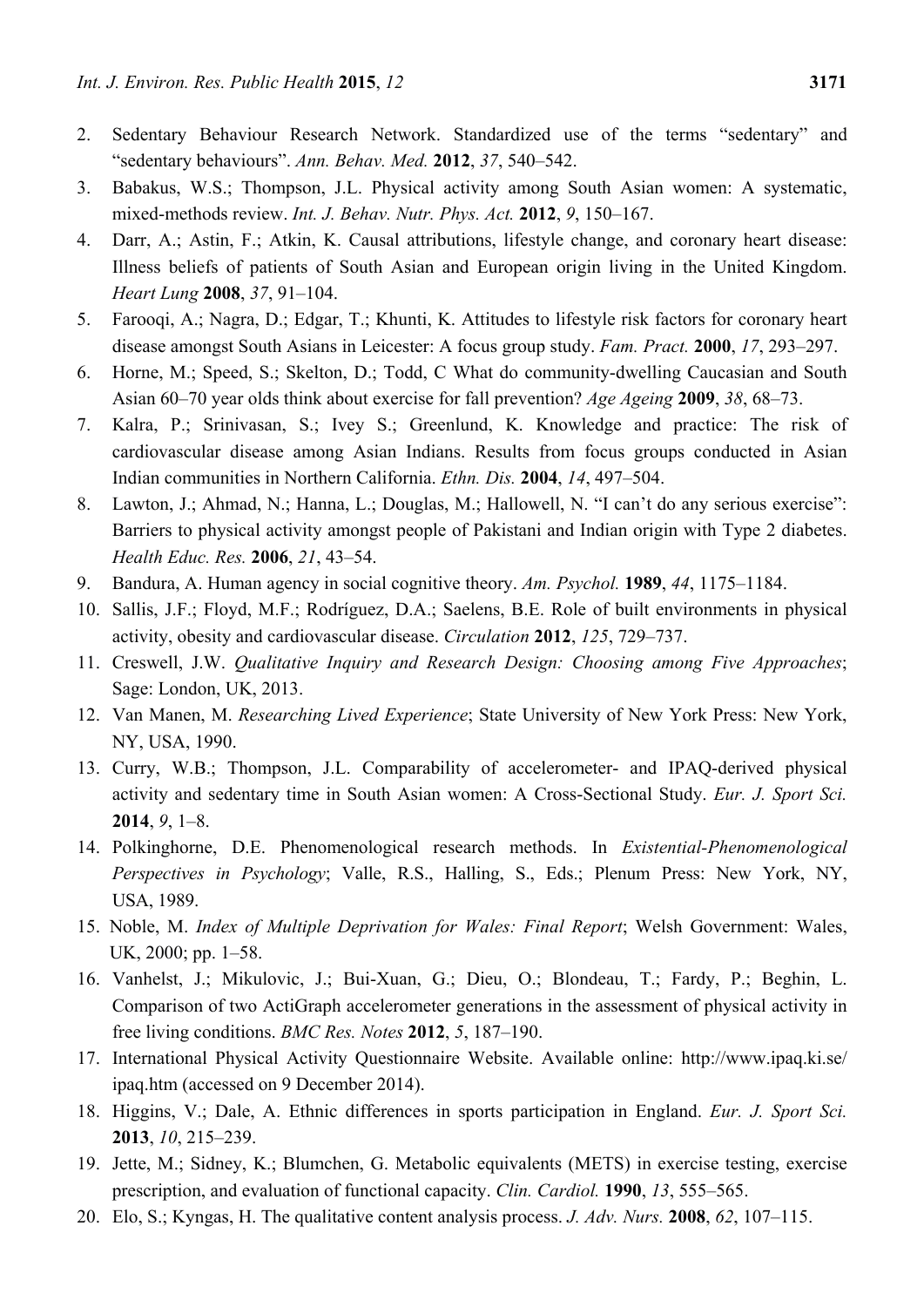- 21. World Health Organization. Appropriate body-mass index for Asian populations and its implications for policy and intervention strategies. *Lancet* **2004**, *13*, 157–163.
- 22. Eyler, A.A.; Matson-Kaffman, D.; Young, D.R.; Wilcox, S.; Wilbur, J.; Thompson, J.L.; Sanderson, B.K.; Evenson, K.R. Quantitative study of Correlates of physical activity in women from diverse racial/ethnic groups. Women's Cardiovascular Health Network Project introduction and methodology. *Am. J. Prev. Med.* **2003**, *25*, 1–14.
- 23. Sriskantharajah, J.; Kai, J. Promoting physical activity among South Asian women with coronary heart disease and diabetes: What might help? *Fam. Pract.* **2007**, *24*, 71–76.
- 24. Gill, J.M.R.; Bhopal, R.; Douglas, A.; Wallia, S.; Bhopal, R.; Sheikh, A.; Forbes, J.F.; McKnight, J.; Sattar, N.; Murray, G.; *et al*. Sitting time and waist circumference are associated with glycemia in UK South Asians: Data from 1228 adults screened for the PODOSA trial. *Diabetes Care* **2011**, *34*, 1214–1218.
- 25. Jakes, R.W.; Day, N.E.; Khaw, K.-T.; Luben, R.; Oakes, S.; Welch, A.; Bingham, S.; Wareham, N.J. Television viewing and low participation in vigorous recreation are independently associated with obesity and makers of cardiovascular disease risk: EPIC-Norfolk population-based study. *Eur. J. Clin. Nutr.* **2003**, *57*, 1089–1096.
- 26. The NHS Information Centre, Lifestyle Statistics. *Statistics on Obesity, Physical Activity and Diet: England 2012*; The Health and Social Care Information Centre: Leeds, UK, 2012.
- 27. Lawlor, D.A.; Taylor, M.; Bedford, C.; Ebrahim, S. Is housework good for health? Levels of physical activity and factors associated with activity in elderly women. Results from the British Women's Heart and Health Study. *J. Epidemiol. Community Health* **2002**, *56*, 473–4*78.*
- 28. Yates, T.; Davies, M.J.; Gray, L.J. Levels of physical activity and relationship with markers of diabetes and cardiovascular disease risk in 5474 white European and South Asian adults screened for type 2 diabetes. *Pev. Med.* **2010**, *15*, 290–294.
- 29. Yates, T.; Phunti, K.; Wilmot, E.G. Self-reported sitting time and markers of inflammation, insulin resistance and adiposity. *Am. J. Prev. Med.* **2012**, *42*, 1–7.
- 30. Thompson, J.L.; Peace, S.; Astell, A.; Moynihan, P.; Macdonald, A. Food environments: From home to hospital. In *The New Science of Ageing*; Walker, A., Ed.; Policy Press: Bristol, UK, 2014.
- 31. Caperchione, C.M.; Kolt, G.S.; Mummery, W.K. Physical activity in culturally and linguistically diverse migrant groups to Western Society. *Sports Med.* **2009**, *39*, 167–177.
- 32. Tudor-Locke, C.E.; Myers, A.M. Challenges and opportunities for measuring physical activity in sedentary adults. *Sports Med.* **2001**, *31*, 91–100.
- 33. Emirbayer, M.; Desmond, M. Race and reflexivity. *Ethn. Racial Stud.* **2012**, *35*, 574–599.
- 34. McNay, L. Gender, habitus, and the field: Pierre Bourdieu and the limits of reflexivity. *Theory Cult. Soc.* **1999**, *16*, 95–117.
- 35. Underwood, M.; Satterthwair, L.D.; Bartlett, H.P. Reflexivity and minimization of the impact of age-cohort differences between researcher and research participants. *Qual. Health Res.* **2010**, *20*, 1585–1595.
- 36. Evenson, K.; Olga, R.; Sarmiento, L.; Ayala, G.X. Acculturation and physical activity among North Carolina Latina immigrants. *Soc. Sci. Med.* **2004**, *59*, 2509–2522.